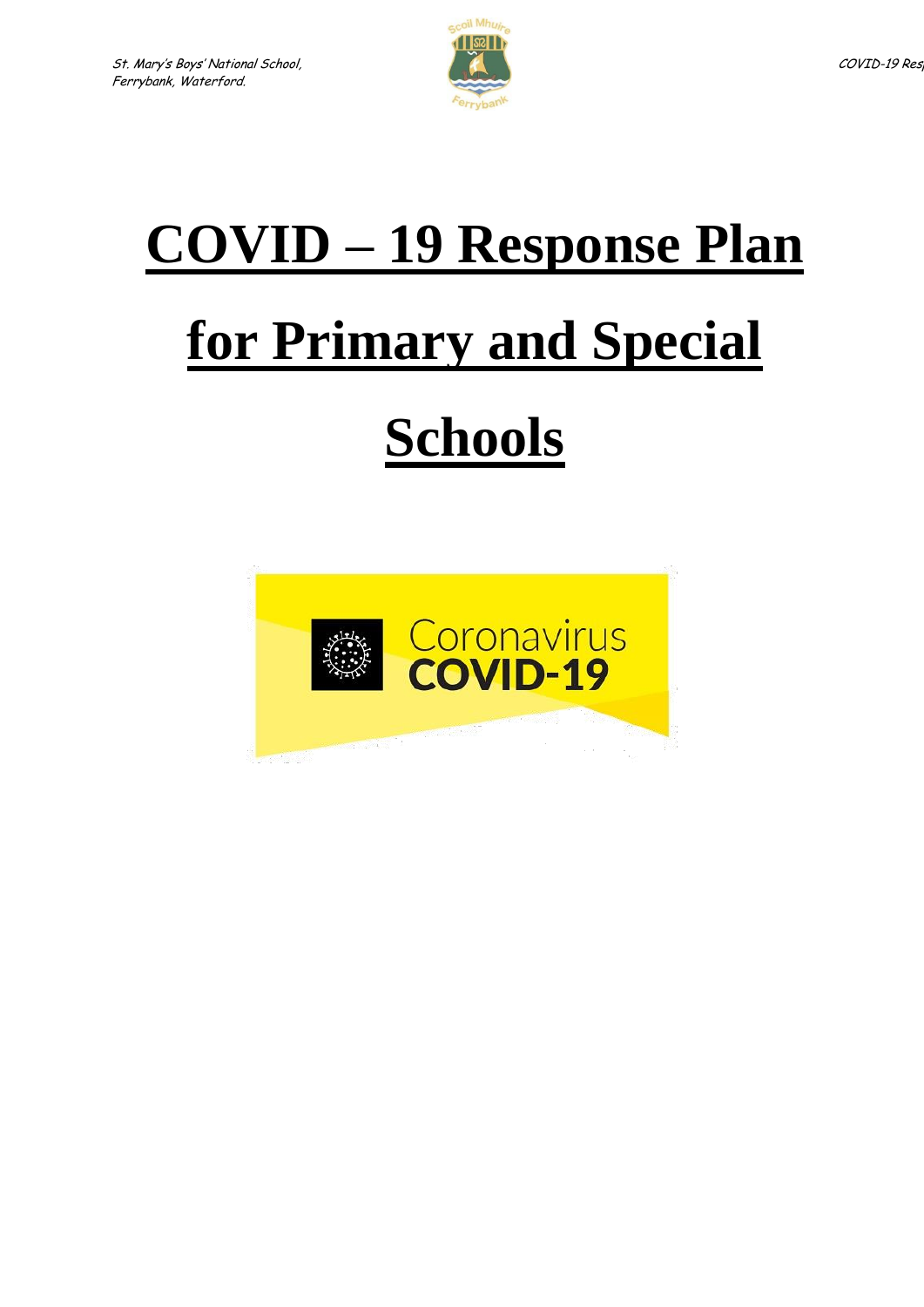### **Table of Contents:**

- 1) Introduction
- 2) What is a School COVID-19 Response Plan?
- 3) School COVID-19 Policy
- 4) Planning and Preparing for Return to School
	- 4.1) Induction Training
	- 4.2) Procedure for Returning to Work (RTW)
	- 4.3) Lead Worker Representative (LWR)
	- 4.4) Display signage
	- 4.5) Making changes to school layout
	- 4.6) Update Safety and Risk Assessment
	- 4.7) Access to the School and Contact Log
- 5) Control Measures To prevent Introduction and Spread of COVID-19 in Schools
	- 5.1) Know the Symptoms of COVID-19
	- 5.2) Respiratory Hygiene
	- 5.3) Hand Hygiene
	- 5.4) Physical Distancing
	- 5.5) Use of PPE in Schools
- 6) Impact of COVID-19 on certain school activities
- 7) Hygiene and Cleaning in School
- 8) Dealing with a suspected case
- 9) Special Educational Needs
- 10) Staff Duties
- 11) Absence Management
- 12) Employee Assistance and Wellbeing Programme

This is a living document and may be reviewed and amended to take into account new guidance from [www.Gov.ie,](http://www.gov.ie/) [www.dbei.ie](http://www.dbei.ie/) , [www.hse.ie,](http://www.hse.ie/) [www.hpsc.ie,](http://www.hpsc.ie/) [www.hsa.ie;](http://www.hsa.ie/) [www.education.ie](http://www.education.ie/) or agreements with education partners as appropriate for primary and special schools.

#### **Appendices**

| Appendix 1 | Template COVID-19 School Policy Statement           |
|------------|-----------------------------------------------------|
| Appendix 2 | Pre-Return to Work Questionnaire COVID-19           |
| Appendix 3 | Lead Worker Representative                          |
| Appendix 4 | <b>Risk Assessment</b>                              |
| Appendix 5 | <b>School Contact Tracing Log</b>                   |
| Appendix 6 | <b>Checklist for School Managers</b>                |
| Appendix 7 | Checklist for Managing a Suspected Case of COVID-19 |
| Appendix 8 | <b>Checklist for Lead Worker Representative</b>     |
| Appendix 9 | <b>Checklist for Cleaning</b>                       |
|            |                                                     |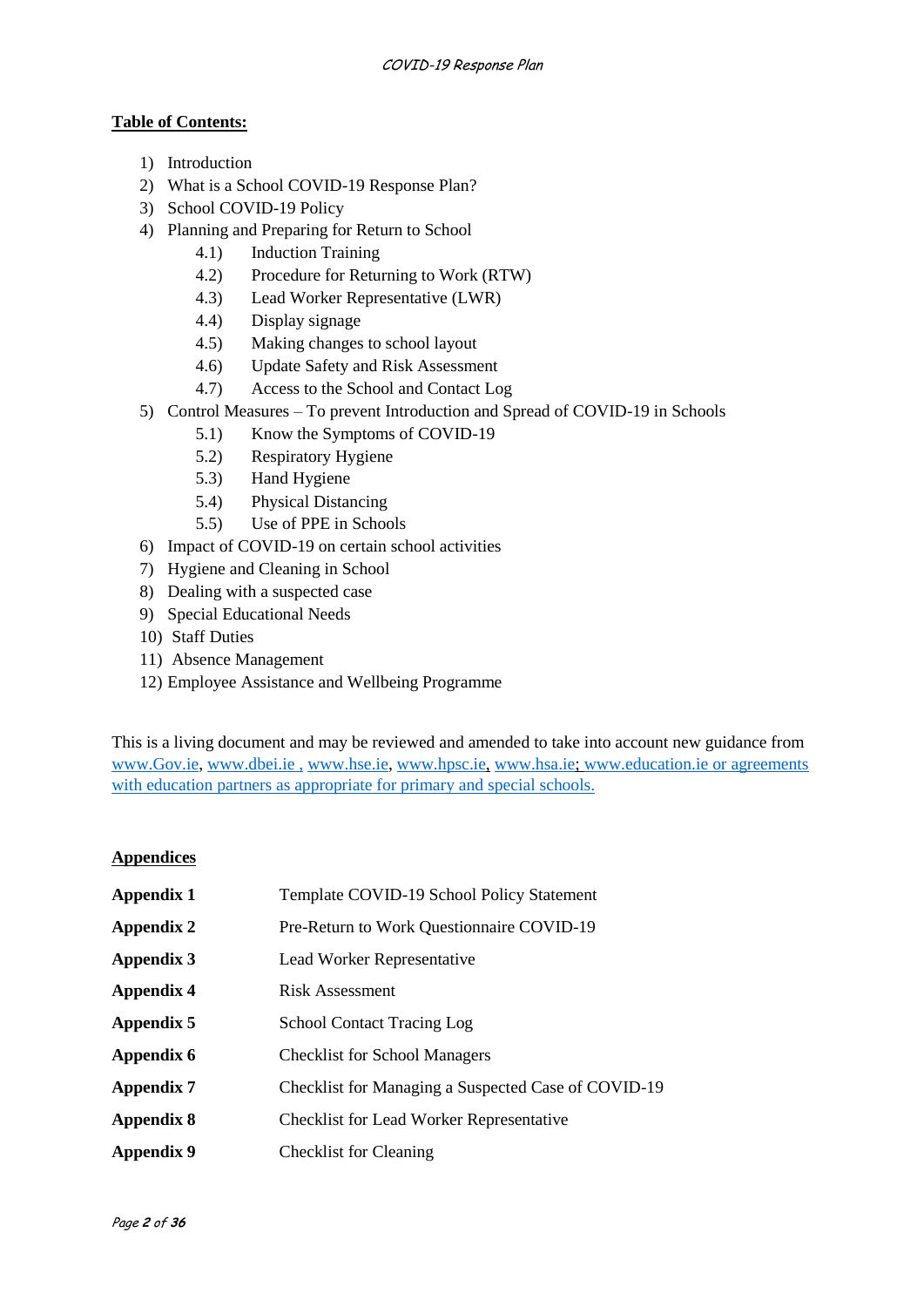# **1) Introduction**

The Minister for Education has published "*The Roadmap for the Full Return to School*" on the 27<sup>th</sup> July. It sets out what the operation of schools will look like and the range of supports which will be available in a COVID-19 context.

It has been developed in line with public health advice issued by the Health Protection Surveillance Centre (HPSC) and in compliance with the "Return to Work Safely Protocols" developed by the Department of Business, Enterprise and Innovation and the Department of Health with guidance documents provided by the Health and Safety Authority (HSA). Each workplace is required to have a COVID-19 Response Plan. In addition to being places of learning, schools are also places of work. This document sets out the information that post primary schools need to implement a School COVID-19 Response Plan, including a COVID-19 policy, lead worker representative and process to deal with a suspected case of COVID-19.

The purpose of this document is to provide clear and helpful guidance for the safe operation through the prevention, early detection and control of COVID-19 in primary and special schools. It provides key messages to minimise the risk of COVID-19 for staff, pupils, families and the wider community while recognising the importance of education for the health and wellbeing of pupils and society as a whole.

This document focuses on the practical steps which can be taken in primary and special schools to minimise the risk of the introduction of infection into schools while recognising that no interpersonal activity is without risk of transmission of infection at any time. The documentation and templates in this booklet are supported by the public health advice provided by the Health Protection Surveillance Centre (HPSC) for the safe reopening of schools and educational facilities. [That report is available here.](https://assets.gov.ie/78748/8796d60e-790e-4007-add1-de18e509a3c1.pdf)

One of the key challenges is to balance the need for a practical and sensible level of caution with the need to provide a supportive environment for teaching and learning. This document identifies the steps schools can take to do everything practical to avoid the introduction of COVID-19 into the school and the steps that can be taken to reduce the likelihood of the spread within the school itself.

The Department has worked intensively with the education partners to develop consistent plans, advice, protocols and guidance for schools, including the School COVID-19 Response plan. There is a suite of documentation available to support schools to reopen safely and fully including guidance on learning, school programmes and wellbeing for the 2020/21 school year. There is also information on funding, staffing and resources to schools to support COVID-19 measures. Schools are advised to familiarise themselves with these documents. All of the documents will be available at **gov.ie/backtoschool**

In addition the Department has a communication plan for school reopening which focuses on ensuring that schools, school communities and all stakeholders will have the relevant information to support the reopening and continued operation of schools. There is a particular focus on supporting parents and students through the appropriate use of media channels, through schools themselves and on **gov.ie**

# **2) What is a COVID-19 Response Plan?**

A Covid-19 Response Plan is designed to support the staff and Board of Management (BOM) in putting measures in place that aim to prevent the spread of Covid-19 in the school environment.

The Covid-19 Response Plan details the policies and practices necessary for a school to meet the Government's '*Return to Work Safely Protocol'*, the Department of Education plan for school reopening and to prevent the introduction and spread of Covid-19 in the school environment.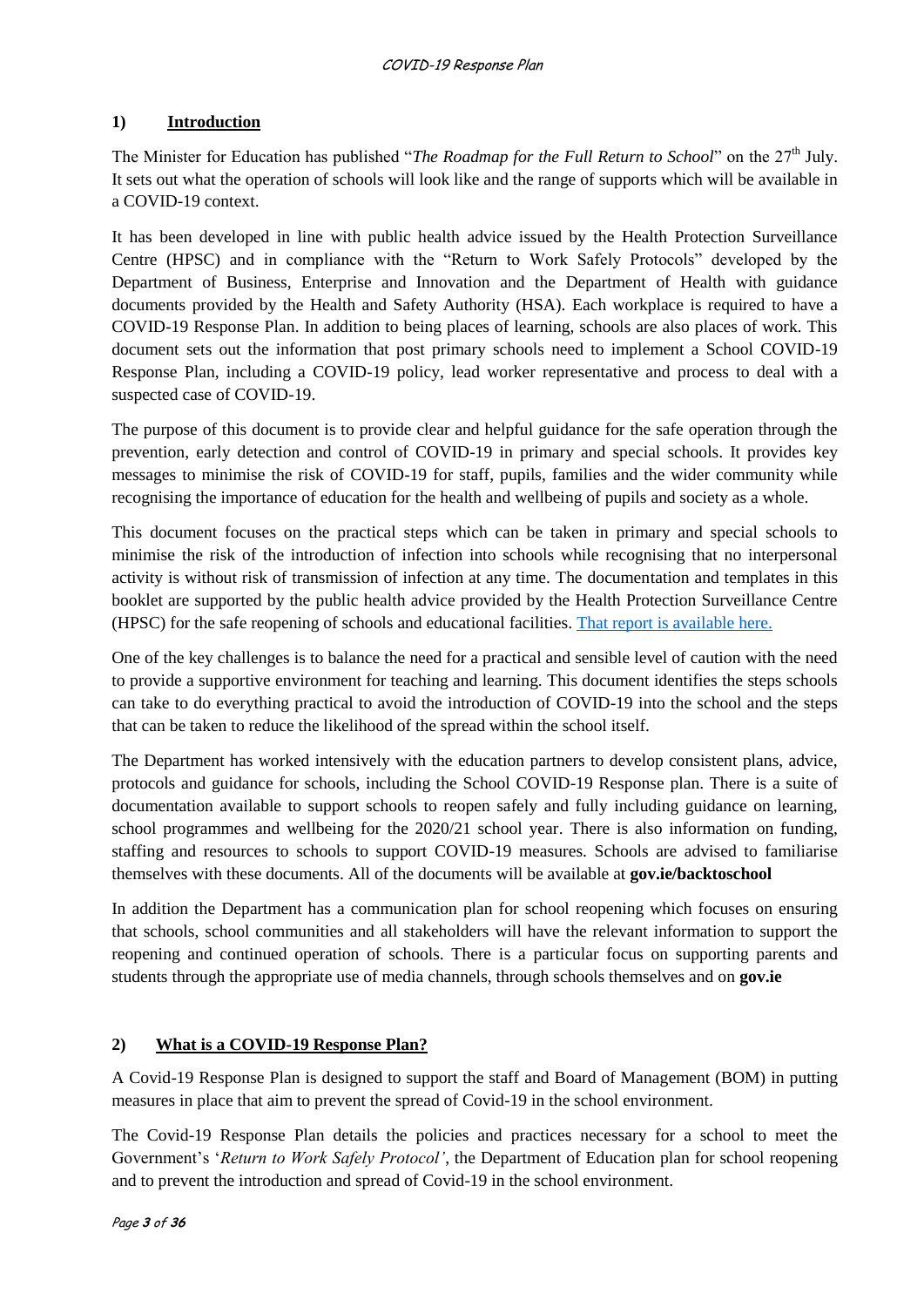It is important that the resumption of school-based teaching and learning and the reopening of school facilities complies with the public health advice and guidance documents prepared by the Department. Doing so minimises the risk to pupils, staff and others. The response plan supports the sustainable reopening of school where the overriding objective is to protect the health of staff and pupils while promoting the educational and development needs of the pupils in the school. The COVID-19 response plan is a living document and will be updated in line with the public health advice as appropriate for primary and special schools.

In line with the Return to Work Safely Protocol, the key to a safe and sustainable return to work, and reopening of schools requires strong communication and a shared collaborative approach between the BOM, staff, pupils and parents.

The assistance and cooperation of all staff, pupils, parents, contractors and visitors is critical to the success of the plan.

*Every effort is made to ensure the accuracy of the information provided in this document. However, should errors or omissions be identified, please notify us so that appropriate measures can be taken to rectify same.*

# **3) School COVID-19 Policy**

A COVID-19 policy outlines the commitment of the school to implement the plan and help prevent the spread of the virus. The policy will be signed and dated by the chairperson and principal of the BOM and brought to the attention of the staff, pupils, parents and others. Schools must have a COVID-19 policy in place prior to the reopening of schools for the 2020/21 school year. Our School COVID-19 policy can be found at *Appendix 1.*

# **4) Planning and Preparing for Return to School**

The BOM aims to facilitate the resumption of school based teaching and learning and the return to the workplace of staff. The return to the workplace must be done safely and in strict adherence to the public health advice and any guidance issued by the Department of Education.

Details for the safe reopening of the school facility and the applicable controls are outlined in this document.

Before reopening schools for the 2020/21 school year each school will need to have processes in place to include the following:

- Arrangements to keep up to date with public health advice, changes to any Government plans for the safe reopening of society and Department of Education updates;
- Arrangements to pass on this information in a timely manner to staff, pupils, parents and others as required;
- Ensured that staff have reviewed the training materials provided by the Department of Education *(details at Section 4.1);*
- Provided staff with access to the Return to Work (RTW) form (*details at Section 4.2);*
- Identified a Lead Worker representative *(details at Section 4.3);*
- Displayed posters and other signage to prevent introduction and spread of COVID-19 *(details at Section 4.4);*
- Made the necessary changes to the school or classroom layout if necessary to support the redesign of classrooms to support physical distancing *(details at Section 4.5);*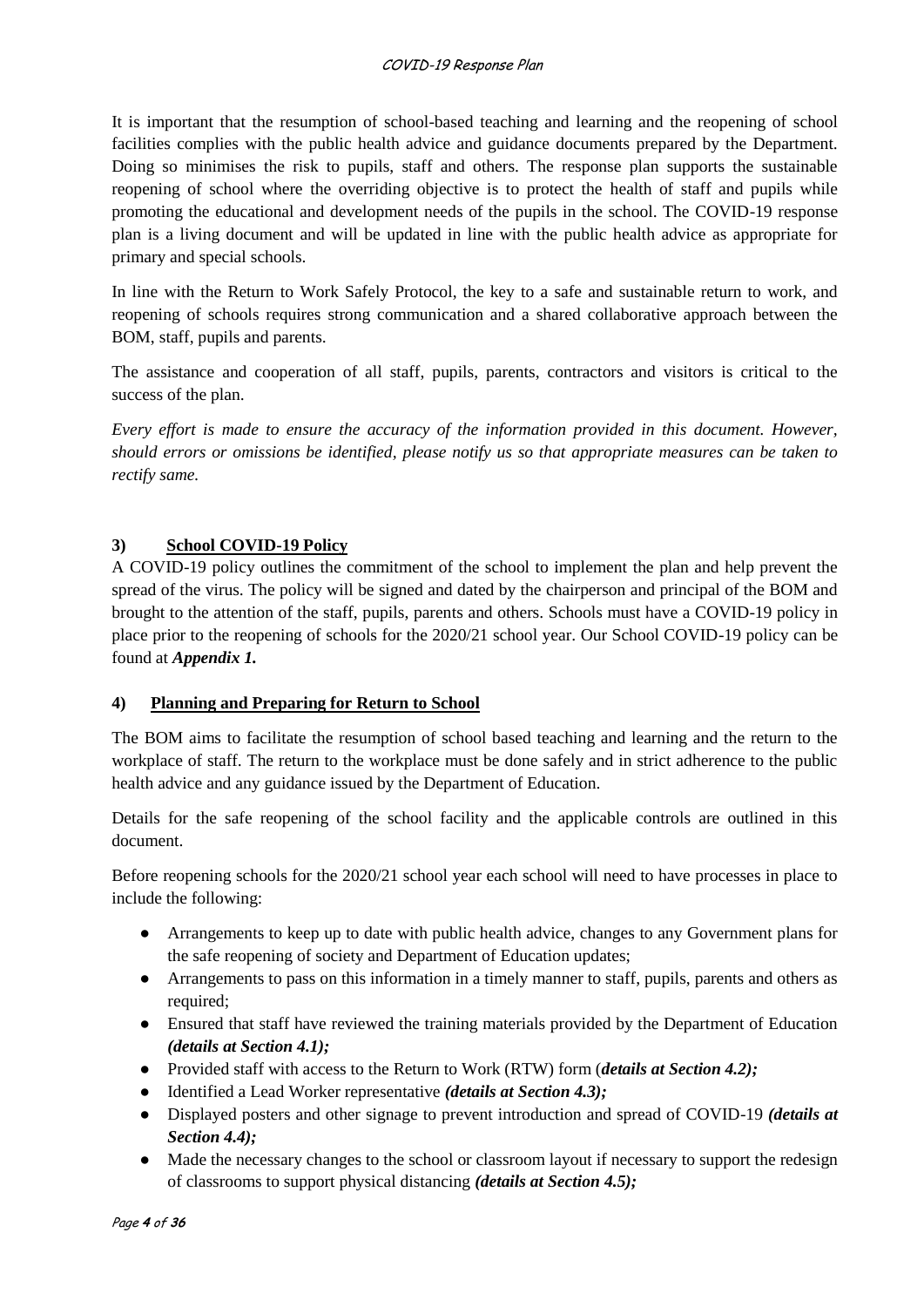- Removed unnecessary clutter to facilitate ongoing cleaning of the school taking into account the importance of having educational materials to create a stimulating learning environment;
- Updated the health and safety risk assessment *(details at Section 4.6);*
- Made necessary arrangements to limit access to the school to necessary visitors and maintain records of contacts to the school *(details at 4.7)*;
- Reviewed the school buildings to check the following:
	- Does the water system need flushing at outlets following low usage to prevent Legionella disease;
	- Has school equipment and mechanical ventilation been checked for signs of deterioration or damage before being used again;
	- Have bin collections and other essential services resumed.

There are checklists in place to assist schools on the details of what is needed for these arrangements in the Appendices of this plan.

# **4.1) Induction Training**

All staff will undertake and complete Covid-19 Induction Training prior to returning to the school building. The aim of such training is to ensure that staff have full knowledge and understanding of the following:

- Latest up to-date advice and guidance on public health;
- Covid-19 symptoms;
- What to do if a staff member or pupil develops symptoms of Covid-19 while at school;
- Outline of the Covid-19 response plan.

Staff will be kept fully informed of the control measures in place in the school and their duties and responsibilities in preventing the spread of Covid-19 and will be updated with any changes to the control measures or guidance available from the public health authorities.

If a staff member is unsure about any aspect of the Covid-19 Response Plan, the associated control measures, or his/her duties, he/she should immediately seek guidance from the Principal, who is supported in this role by the BOM.

# **Note: Induction Training for reopening schools in the new school year is under development by the Department. This will be made available to all schools and staff in advance of school reopening.**

**[Details of the training, once it becomes available, will be made available to all staff.](https://www.gov.ie/en/publication/dd7fb-induction-training-for-reopening-schools/)**

A national information campaign to support parents and pupils will happen in advance of schools reopening on issues such as COVID-19 awareness and to help minimise the risk of introduction and spread of the virus in schools.

# **4.2) Procedure for Returning to Work (RTW)**

In order to return to the workplace, staff must complete a **Return to Work (RTW)** form, which is available online or from the principal. A copy is attached also at *Appendix 2.*

A RTW form should be completed and returned **3 days** before returning to work.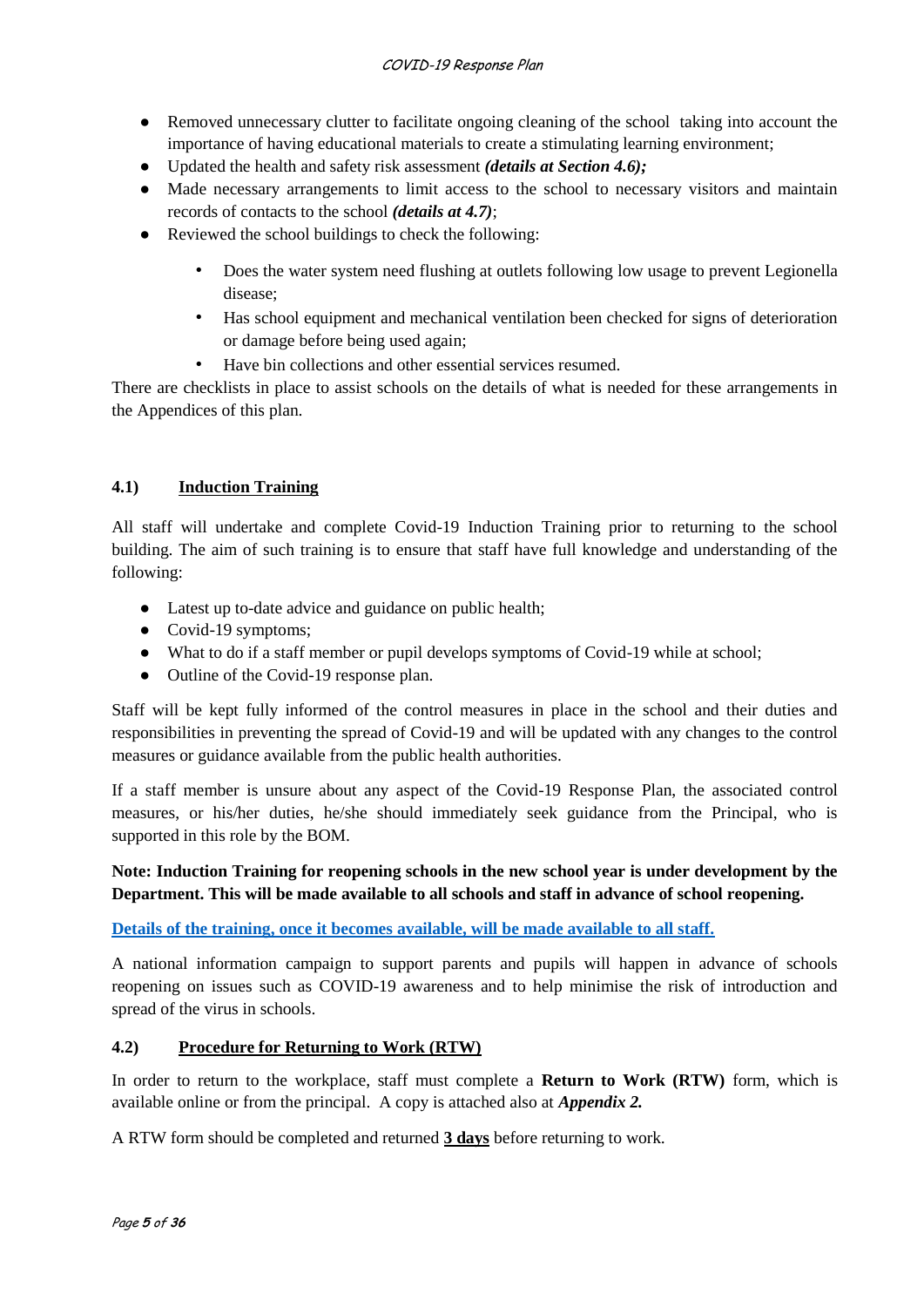The principal will also provide details of the **Induction Training** for completion by staff and details of any additional health and safety measures in place in the school to facilitate the staff member's return to the school facility.

There are some school staff who may be unable to return to school. Current public health guidelines have identified these people as being in groups who are defined as being at **very high risk.** This will be updated in line with public health advice.

# **[People at very high risk \(extremely vulnerable\):](https://www2.hse.ie/conditions/coronavirus/people-at-higher-risk.html)**

The list of people in very high risk groups include people who:

- are over 70 years of age even if fit and well
- have had an organ transplant
- are undergoing active chemotherapy fo[r cancer](https://www2.hse.ie/conditions/coronavirus/cancer-patients.html)
- are having radical radiotherapy for lung cancer
- have cancers of the blood or bone marrow such as leukaemia, lymphoma or myeloma who are at any stage of treatment
- are having immunotherapy or other continuing antibody treatments for cancer
- are having other targeted cancer treatments which can affect the immune system, such as protein kinase inhibitors or PARP inhibitors
- have had bone marrow or stem cell transplants in the last 6 months, or who are still taking immunosuppression drugs
- have severe respiratory conditions including cystic fibrosis, [severe asthma,](https://www2.hse.ie/conditions/coronavirus/asthma.html) pulmonary fibrosis, lung fibrosis, interstitial lung disease and [severe COPD](https://www2.hse.ie/conditions/coronavirus/copd.html)
- have a condition that means they have a very high risk of getting infections (such as SCID, homozygous sickle cell)
- are [taking medicine that makes you much more likely to get infections](https://www2.hse.ie/conditions/coronavirus/weak-immune-system.html) (such as high doses of steroids or immunosuppression therapies)
- have a serious heart condition and are pregnant

The advice for this group is available from the HSE. Details of the arrangements that will apply for these staff, which will be in accordance with those applying for the public service generally, will be updated by the Department of Education following consultation with management bodies and unions and a circular will issue to all schools.

#### **4.3) Lead Worker Representative**

The Protocol provides for the appointment of a Lead Worker Representative (LWR) in each workplace. The LWR will work in collaboration with the employer to assist in the implementation of measures to prevent the spread of COVID -19 and monitor adherence to those measures and to be involved in communicating the health advice around COVID-19 in the workplace.

This section sets out how the provisions will operate in schools. The process for appointment of the lead worker representative in schools has been agreed centrally between the Department of Education and the education partners.

Responsibility for the development and implementation of the Covid-19 Response Plan and the associated control measures lies primarily with the Board of Management and school management.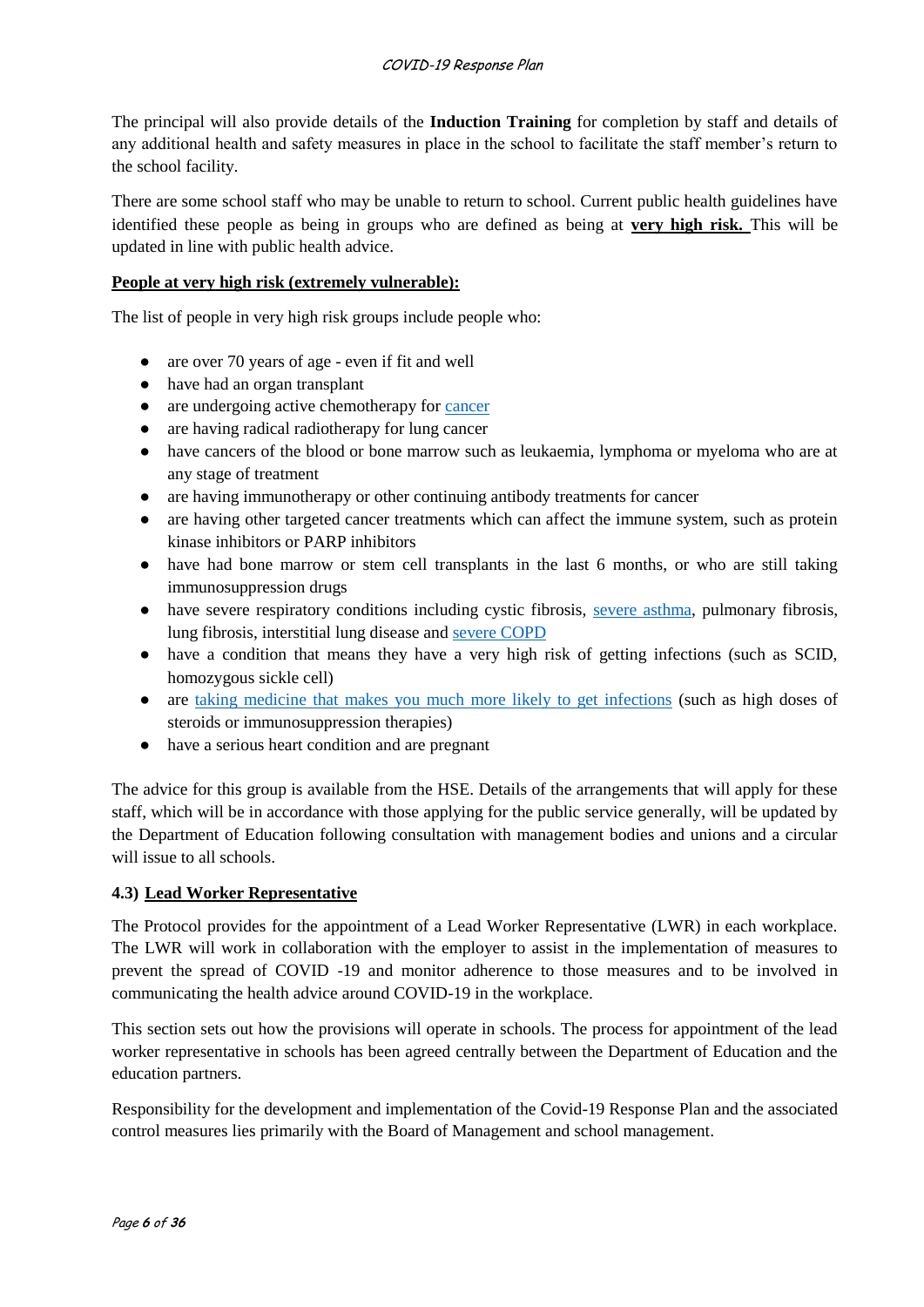Strong communication and a shared collaborative approach is key to protecting against the spread of COVID-19 in schools, and looking after the health, safety and wellbeing of staff and students. Adherence to the Return to Work Protocol will only be achieved if everyone has a shared responsibility in implementing the measures contained within the Protocol in their place of work.

If a staff member has any concerns or observations in relation to the Covid-19 Response Plan, control measures or the adherence to such measures by staff, pupils or others he/she should contact the lead worker(s) who will engage with the principal/BOM.

#### **Role of the Lead Worker Representative**

In summary, the role of the LWR is to:

- Represent all staff in the workplace regardless of role, and be aware of specific issues that may arise in respect of different staff cohorts;
- Work collaboratively with school management to ensure, so far as is reasonably practicable, the safety, health and welfare of employees in relation to COVID-19;
- Keep up to date with the latest COVID-19 public health advice;
- In conjunction with school management, promote good hygiene practices such as washing hands regularly and maintaining good respiratory etiquette along with maintaining social distancing in accordance with public health advice;
- Assist school management with the implementation of measures to suppress COVID-19 in the workplace in line with the Return to Work Safely Protocol and current public health advice;
- In conjunction with school management, monitor adherence to measures put in place to prevent the spread of COVID-19;
- Conduct regular reviews of safety measures;
- Report any issues of concern immediately to school management and keep records of such issues and actions taken to rectify them;
- Consult with the school management on the school's COVID-19 Response Plan in the event of someone developing COVID-19 while in school including the location of an isolation area and a safe route to that area;
- Following any incident, assess with the school management any follow up action that is required;
- Consult with colleagues on matters relating to COVID-19 in the workplace;
- Make representations to school management on behalf of their colleagues on matters relating to COVID-19 in the workplace.

Every school will appoint one Lead Worker Representative.

In schools with less than 30 staff, a Deputy Lead Worker Representative will be appointed in addition to the LWR. The role of the Deputy LWR will be to deputise as LWR where the LWR is absent.

In schools with 30 or more staff and in all Special schools, an Assistant Lead Worker Representative will be appointed in addition to the LWR. The role of the Assistant LWR will be to:

- assist the LWR in their duties as set out above; and
- deputise as LWR where the LWR is absent

| $Name(s)$ of lead worker representative: | $\blacksquare$ Contact details: |
|------------------------------------------|---------------------------------|
|                                          |                                 |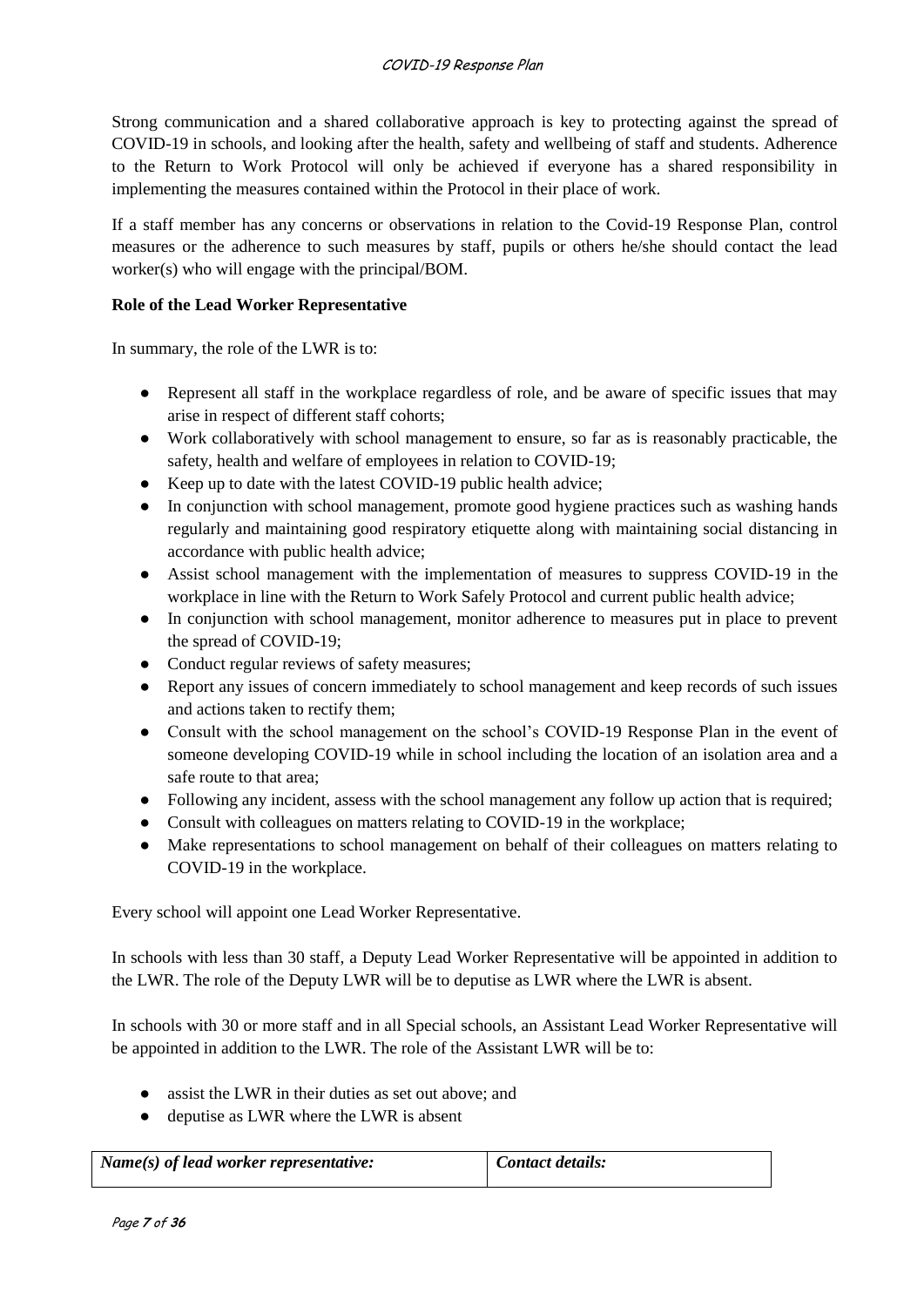| Corinna Quillinan | cquillinan@ferrybankbns.ie |
|-------------------|----------------------------|
| Jackie Walsh      | jwalsh@ferrybankbns.ie     |

All staff, pupils, parents, contractors and visitors have a responsibility both as individuals and collectively to have due regard for their own health and safety and that of others and to assist with the implementation of the Covid-19 Response Plan and associated control measures.

Full details of the arrangements which will apply for the LWR in primary and special schools is set out at *Appendix 3.*

# **4.4) Signage**

Schools will be required to display signage outlining the signs and symptoms of COVID-19 and to support good hand and respiratory hygiene.

The Department will provide printed posters to schools, with age appropriate key health messages – hand washing, sneeze and cough etiquette etc.

Please see link below to these posters which will allow schools who may wish to have an additional supply of posters available. Any such supply can be sourced locally.

Schools can then arrange to display the posters in prominent areas such as offices, corridors, staffroom area, classrooms and toilets.

**Note: Signage is under development by the Department. This will be made available to all schools and staff in advance of school reopening.** 

**[The signage, once it becomes available, will be found here.](https://www.gov.ie/en/publication/2da43-signage-for-reopening-of-schools/)**

# **4.5) Making Changes to School Layout**

Maintaining physical distancing in the school environment is recommended as one of the key control measures to minimize the risk of the introduction and spread of COVID-19. Further information on how physical distancing can be used in the school environment is found at *Section 5.4* below including a link to the suite of illustrative primary classroom layouts (including special classes).

Schools should reconfigure classrooms and other areas as necessary to support physical distancing in line with the guidance in advance of school reopening.

# **4.6) Health and Safety Risk Assessment**

COVID-19 represents a hazard in the context of health and safety in the school environment. A template risk assessment to identify the control measures required to mitigate the risk of COVID-19 in school settings is attached at *Appendix 4.*

It is important that schools review their emergency procedures involving, fire safety, first aid, accidents and dangerous occurrences to consider any new risks that arise due to the school's COVID-19 Response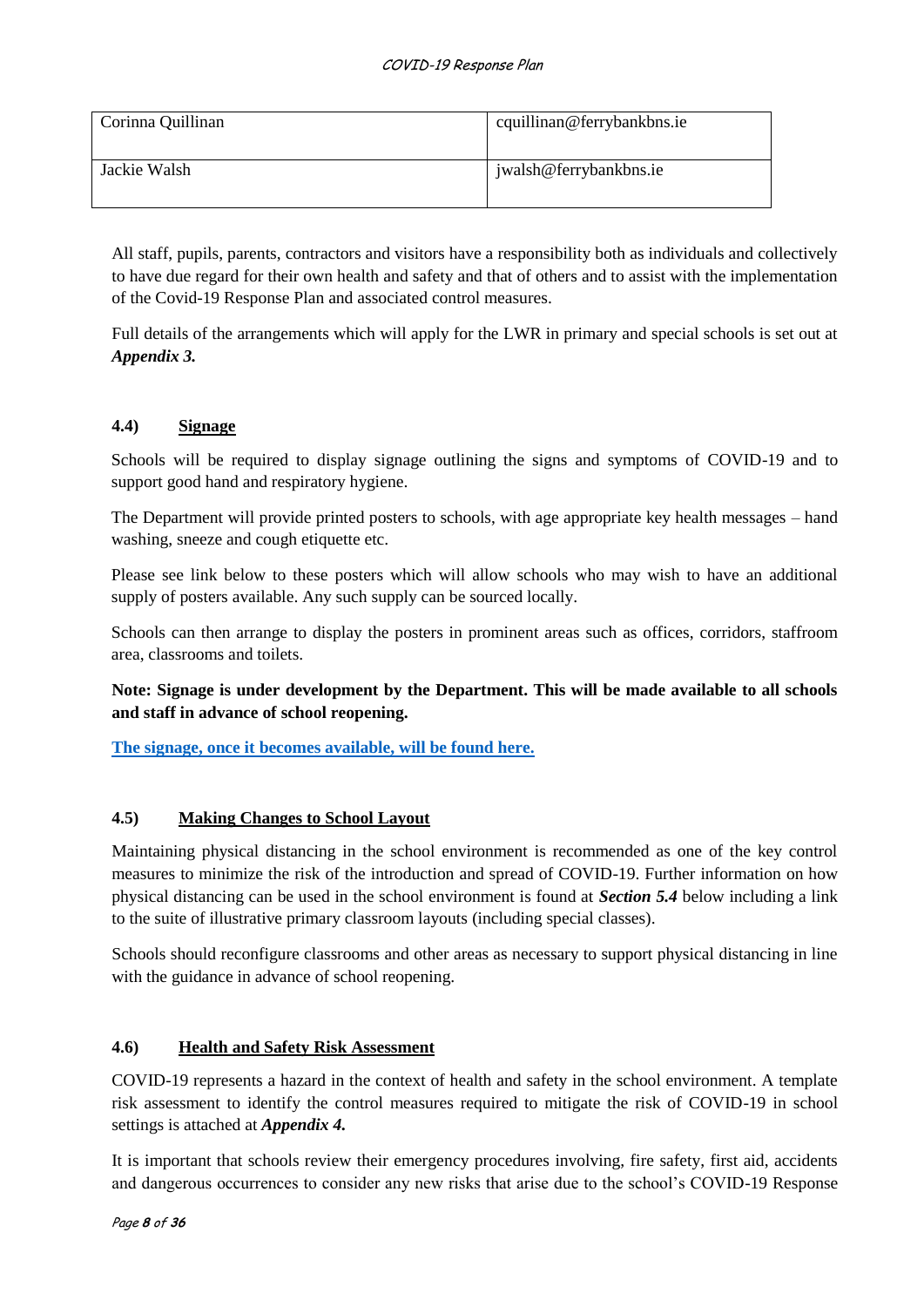Plan. Any changes to the school's existing emergency procedures should be documented and incorporated into the school's safety statement.

Schools should also review their existing risk assessments to consider any new risks that arise due to the school's COVID-19 Response Plan. Any changes to the school's current risk assessments should also be documented and incorporated into the school safety statement.

# **First Aid/Emergency Procedure**

The standard First Aid/emergency procedure shall continue to apply in schools. In an emergency or in case of a serious incident, schools should call for an ambulance or the fire brigade on 112/999 giving details of location and type of medical incident.

# **4.7) Access to School and Contact Log**

Access to the school building will be in line with agreed school procedures.

Arrangements for necessary visitors such as contractors and parents will be restricted to essential purposes and limited to those who have obtained prior approval from the principal. The Department of Education Inspectorate may also need to visit schools and centres for education to support them as appropriate in the implementation of public health advice relating to creating a safe learning and working environment for all.

The prompt identification and isolation of potentially infectious individuals is a crucial step in restricting the spread of the virus and protecting the health and safety of the individuals themselves and other staff, contractors and visitors at the workplace. A detailed sign in/sign out log of those entering the school facilities should be maintained. The school should maintain a log of staff and pupil contacts. A sample contact log is available at *Appendix 5***.** 

The Data Protection Commission has provided guidance on the data protection implications of the return to work protocols. This advice can be found here:

# <https://www.dataprotection.ie/en/news-media/data-protection-implications-return-work-safely-protocol>

Schools are reminded that all school records and data must be maintained and processed in compliance with the GDPR and the Data Protection Acts. The responsibility for compliance with the legislation rests with each school in their role as data controller.

# **5) Control Measures - To prevent Introduction and Spread of COVID-19 in Schools**

One of the key messages to manage the risks of COVID-19 is to do everything practical to avoid the introduction of COVID-19 into the school. If infection is not introduced it cannot be spread. The risk of spreading the infection once introduced exists in all interpersonal interactions; student-student, teacherteacher and teacher-student and must be managed in all settings.

A range of essential control measures have been implemented to reduce the risk of the spread of Covid-19 virus and to protect the safety, health and welfare of staff, pupils, parents and visitors as far as possible within the school. The control measures shall continue to be reviewed and updated as required on an ongoing basis.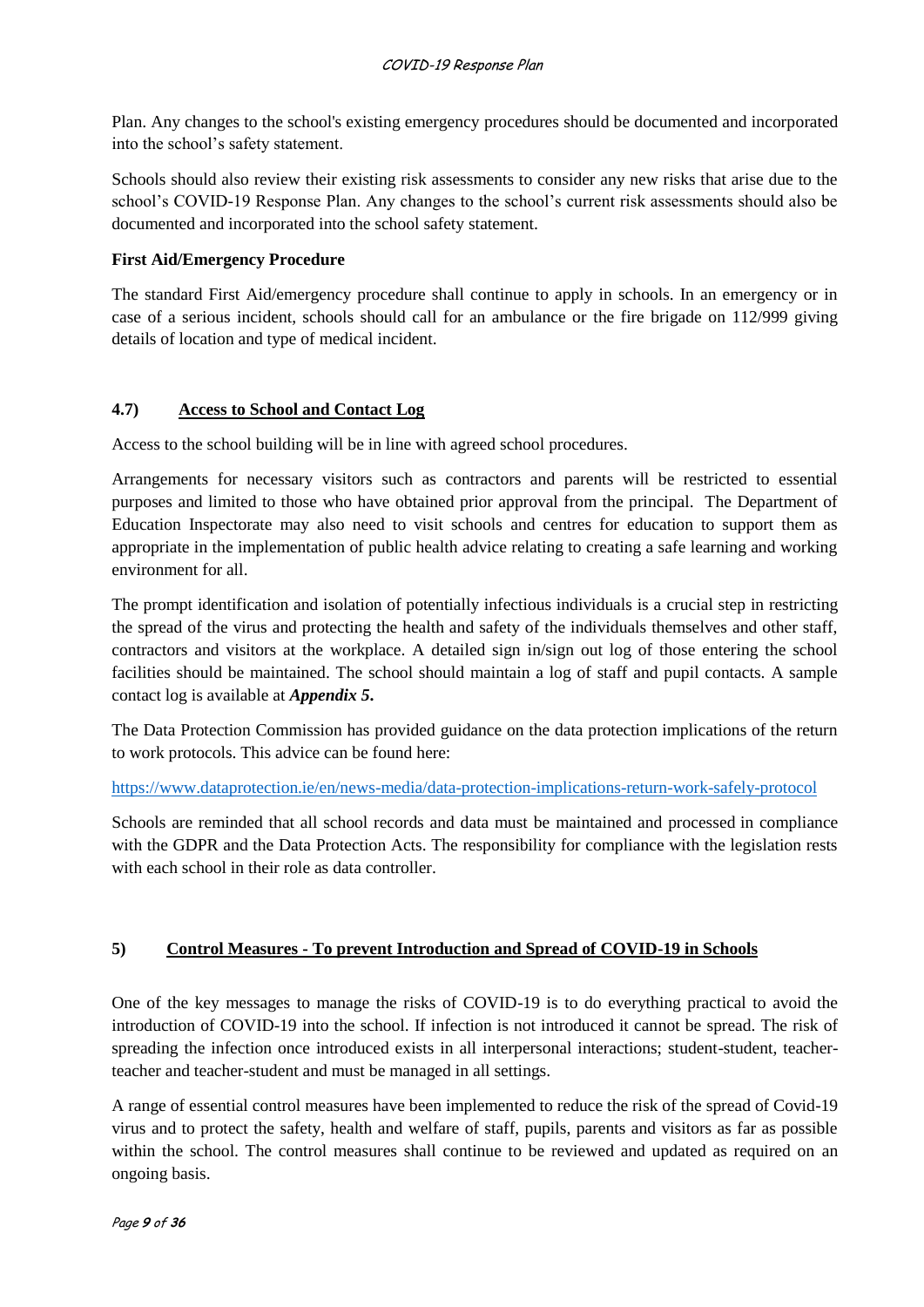It is critical that staff, pupils, parents and visitors are aware of, and adhere to, the control measures outlined and that they fully cooperate with all health and safety requirements.

*Staff should note that they have a legal obligation under Section 13 of the Safety, Health and Welfare at Work Act 2005 to comply with health and safety requirements and to take reasonable care for the health and safety of themselves, their colleagues and other parties within the workplace.* 

# *How to Minimise the Risk of Introduction of COVID-19 into Schools:*

Promote awareness of COVID-19 symptoms (*details at Section 5.1*);

- Advise staff and pupils that have symptoms not to attend school, to phone their doctor and to follow HSE guidance on self-isolation;
- Advise staff and pupils not to attend school if they have been identified by the HSE as a contact for person with COVID-19 and to follow the HSE advice on restriction of movement;
- Advise staff and pupils that develop symptoms at school to bring this to the attention of the Principal promptly;
- Ensure that staff and pupils know the protocol for managing a suspected case of COVID-19 in school *(details at Section 8);*
- Everyone entering the school building needs to perform hand hygiene with a hand sanitiser;
- Visitors to the school during the day should be by prior arrangement and should be received at a specific contact point;
- Physical distancing (of 2m) should be maintained between staff and visitors where possible.

#### **5.1) Know the Symptoms of COVID-19**

In order to prevent the spread of COVID-19 it is important to know and recognise the symptoms. They are:

- $\vee$  High temperature
- $\vee$  Cough
- $\triangleright$  Shortness of breath or breathing difficulties
- $\vee$  Loss of smell, of taste or distortion of taste

#### **5.2) Respiratory Hygiene**

Make sure you, and the people around you, follow good respiratory hygiene. This means covering your mouth and nose with a tissue or your bent elbow when you cough or sneeze. Then dispose of the used tissue immediately and safely into a nearby bin.

By following good respiratory hygiene, you protect the people around you from viruses such as cold, flu and Covid-19.

# **5.3) Hand Hygiene**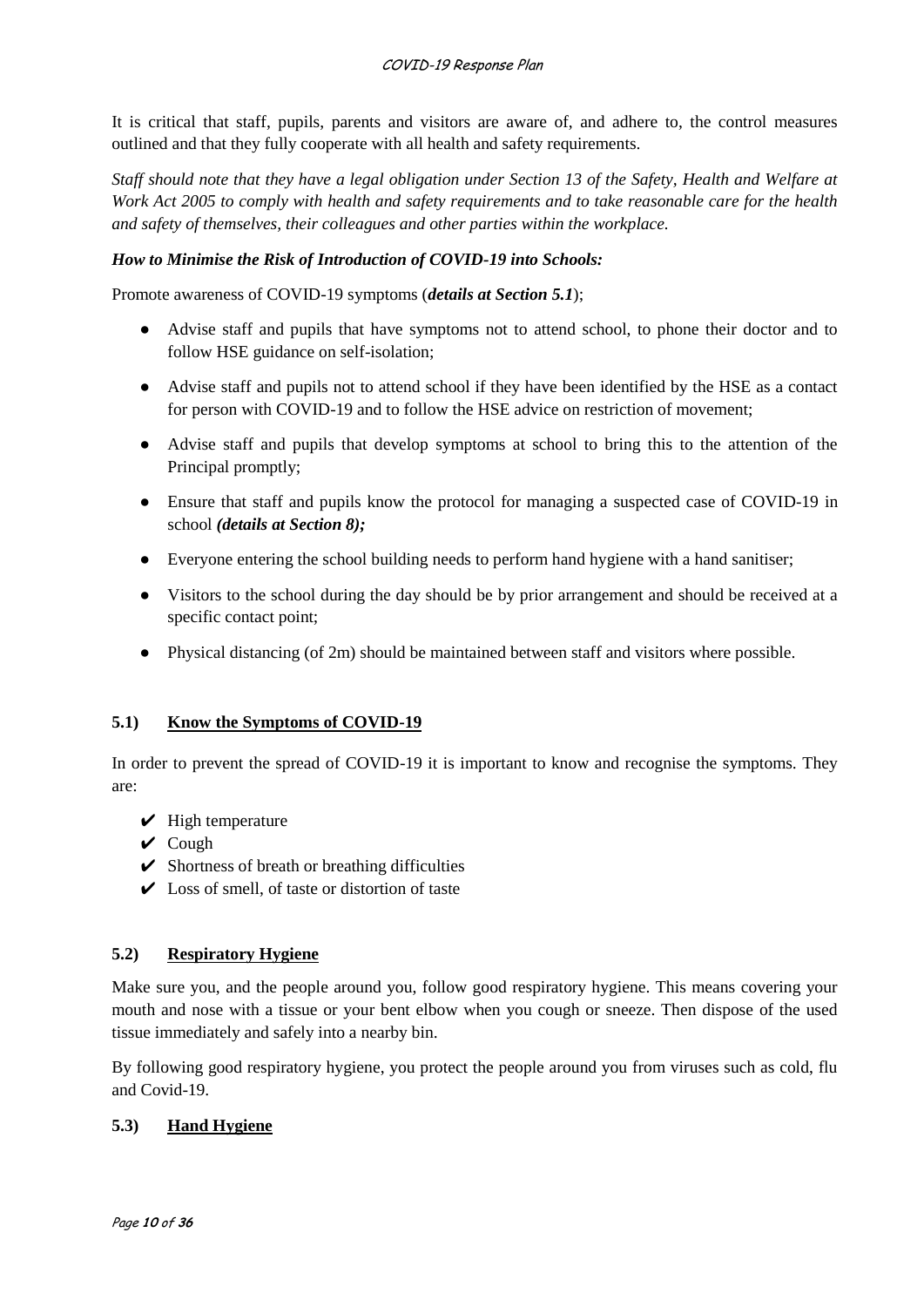Staff and pupils should understand why hand hygiene is important as well as when and how to wash their hands.

Schools should promote good hygiene and display posters throughout the schools on how to wash your hands. Follow the HSE guidelines on handwashing:

<https://www2.hse.ie/wellbeing/how-to-wash-your-hands.html>

Hand hygiene can be achieved by hand washing or use of a hand sanitiser (when hands look clean).

Use of hand hygiene facilities including wash hand basins needs to be managed so as to avoid congregation of people waiting to use wash hand basins and hand sanitisers.

There is a requirement for access to hand washing facilities after activities that are likely to soil hands, for example playing outside or certain sporting activities as hand sanitiser does not work on dirty hands.

Hand sanitiser dispensers can be deployed more readily at exit and entry points of schools and classrooms and care should be taken to clean up any hand sanitiser spills to prevent risks of falls.

Warm water is preferable to hot or cold water for hand washing but if the plumbing system only supplies cold water, a soap that emulsifies easily in cold water should be used.

Wash hand basins, running water, liquid soap and hand drying facilities should be provided in all toilets, kitchens and any food preparation areas.

Hand washing facilities should be maintained in good condition and supplies of soap and towels should be topped up regularly to encourage everyone to use them.

Hot air dryers are an acceptable alternative for hand drying but must be regularly maintained. There is no evidence that hand dryers are associated with increased risk of transmission of COVID-19.

Posters displaying hand washing techniques and promoting hand washing should be placed on walls adjacent to washing facilities and can be laminated or placed in a plastic sleeve.

Hand sanitiser is suitable for use for hand hygiene when hands are not visibly soiled (look clean).

Evidence of effectiveness is best for alcohol based hand rubs but non-alcohol based hand rubs can be used too.

When hand rubs/gels are being used in school care should be taken to ensure that pupils do not ingest them as they are flammable and toxic.

Young children should not have independent use of containers of alcohol gel.

#### **Frequency of Hand Hygiene**

Pupils and staff should perform hand hygiene:

- On arrival at school;
- Before eating or drinking;
- After using the toilet;
- After playing outdoors;
- When their hands are physically dirty;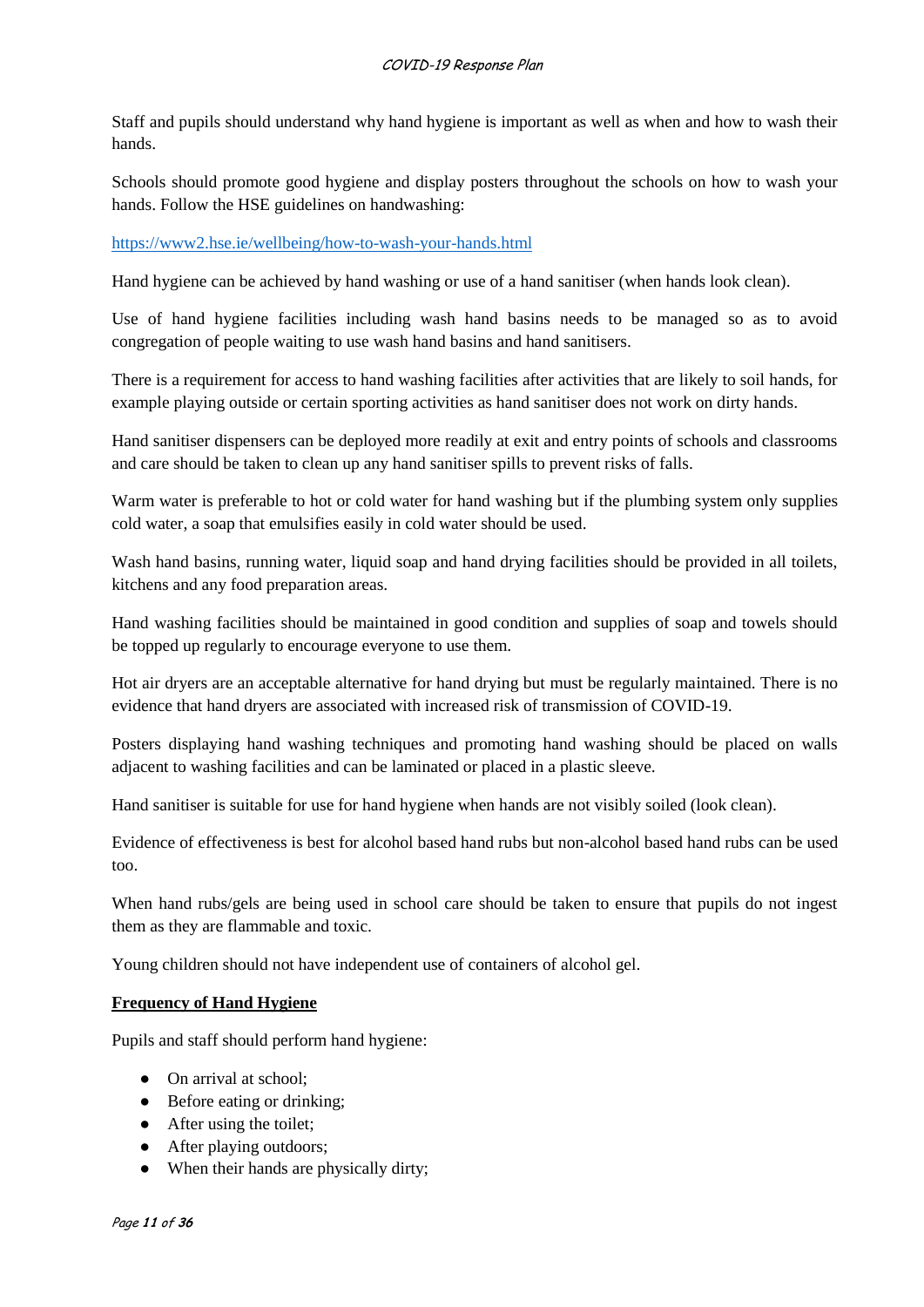• When they cough or sneeze.

The Department has arranged for a drawdown framework to be established to enable schools purchase hand-sanitisers and any other necessary PPE supplies for use in the school. The procurement process for this framework is at an advanced stage and it is intended that these materials will be available for drawdown in early August. Further guidelines will be issued shortly. The Department will provide funding for the costs associated with hand sanitising and PPE requirements in schools. This funding will be available in advance of school reopening at the end of August.

# **5.4) Physical Distancing**

Physical distancing can be usefully applied in primary and special school settings allowing for some flexibility when needed. It must be applied in a practical way to recognise that the learning environment cannot be dominated by a potentially counterproductive focus on this issue. Physical distancing will look different across the various ages and stages of learning. Care should be taken to avoid generating tension or potential conflict and some flexibility in the implementation of measures may be required at times.

It is also recognised that it is not always possible for staff to maintain physical distance from pupils and it is not appropriate that they would always be expected to do so where this could have a detrimental impact on the pupil i.e. if a child sustains an injury and requires first aid.

# **However, where possible staff should maintain a minimum of 1m distance and where possible 2m. They should also take measures to avoid close contact at face to face level such as remaining standing rather than sitting beside/crouching down**.

Physical distancing falls into two categories:

- Increasing separation
- Decreasing interaction

#### *Increasing separation*

The guidance documents provided by the Department of Education on optimal school layout and referenced at *Section 4.5* above should be used by schools to increase separation to the greatest degree possible

To maintain physical distancing in the classroom, primary schools and special schools should:

- 1. Reconfigure class spaces to maximise physical distancing
- 2. Utilise and reconfigure all available space in the school in order to maximise physical distancing

To support primary schools and special schools in the implementation of physical distancing in the classroom, the Department has developed a suite of illustrative classroom layouts of potential options (including arrangements for special classes) which are in accordance with the public health advice, and assumes

- $\Box$  Room is clear of any unnecessary furniture/shelves etc. on the walls
- $\Box$  A variety of classroom sizes.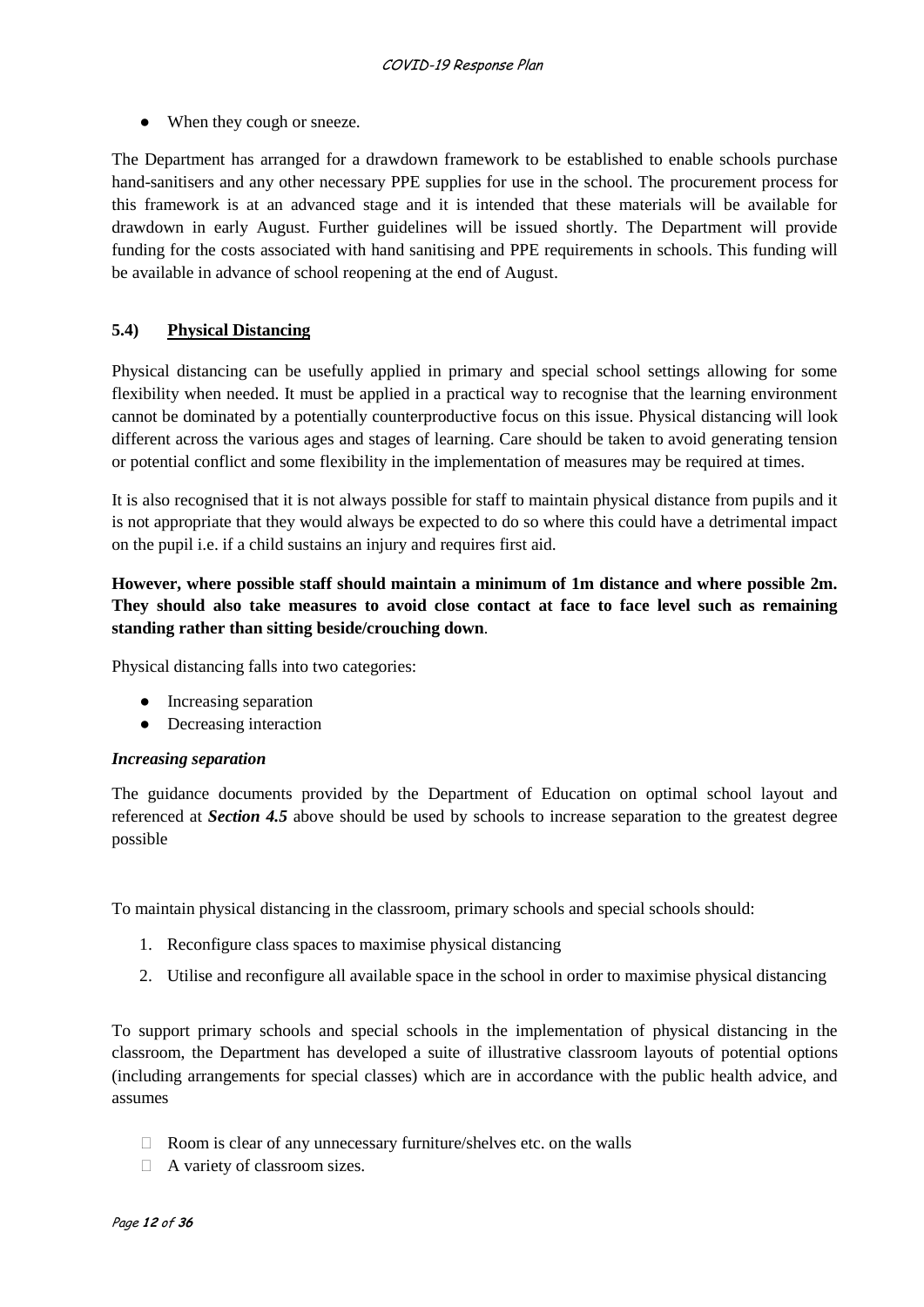#### COVID-19 Response Plan

#### [A link to the suite of illustrative primary classroom layouts is available here.](https://s3-eu-west-1.amazonaws.com/govieassets/82023/7612d390-4a73-4afb-ba06-5d1c41bd5a0a.pdf)

#### [A link to illustrative special classes is available here.](https://s3-eu-west-1.amazonaws.com/govieassets/81948/36874b14-f604-4966-b8c8-bc2954b73bbd.pdf)

Funding will be provided under the enhanced minor works grant to facilitate this classroom reconfiguration works. This funding will be provided to schools by mid-August.

#### **The teacher's desk should be at least 1m and where possible 2m away from pupil desks.**

#### *Decreasing interaction*

The extent to which decreasing interaction is possible in a primary or special school will depend on the school setting and a common-sense approach is required recognising the limits to which this can be achieved between pupils.

In primary and special schools a distance of 1m should be maintained between desks or between individual pupils. It is recognised that younger children are unlikely to maintain physical distancing indoors. Therefore achieving this recommendation in the first four years of primary or special schools, is not a pre-requisite to reopening a primary or special school for all pupils.

Where possible work stations should be allocated consistently to the same staff and children rather than having spaces which are shared.

The risk of infection may be reduced by structuring pupils and their teachers into Class Bubbles (i.e. a class grouping which stays apart from other classes as much as possible) and discrete groups or "Pods" within those class bubbles, to the extent that this is practical.

If the class is divided into Pods, there should be at least (1m distance) between individual Pods within the Class Bubble and between individuals in the pod, whenever possible.

Generally speaking the objective is to limit contact and sharing of common facilities between people in different Class Bubbles (and Pods within those Class Bubbles) as much as possible, rather than to avoid all contact between Pods, as the latter will not always be possible.

The aim of the system within the school is that class grouping mix only with their own class from arrival at school in the morning until departure at the end of the school day. The Pods within those Class Bubbles is an additional measures, to limit the extent of close contact within the Class Bubble.

Pod sizes should be kept as small as is likely to be reasonably practical in the specific classroom context.

To the greatest extent possible, pupils and teaching staff should consistently be in the same Class Bubbles although this will not be possible at all times.

Different Class Bubbles should where possible have separate breaks and meal times or separate areas at break or meal times (or this could be different class years i.e.  $2<sup>nd</sup>$  class,  $3<sup>rd</sup>$  class etc.)

Sharing educational material between Pods should be avoided/minimised where possible.

Staff members who move from class bubble to class bubble should be limited as much as possible.

# *Additional measures to decrease interaction include:*

Limit interaction on arrival and departure and in hallways and other shared areas.

Social physical contact (hand to hand greetings, hugs) should be discouraged.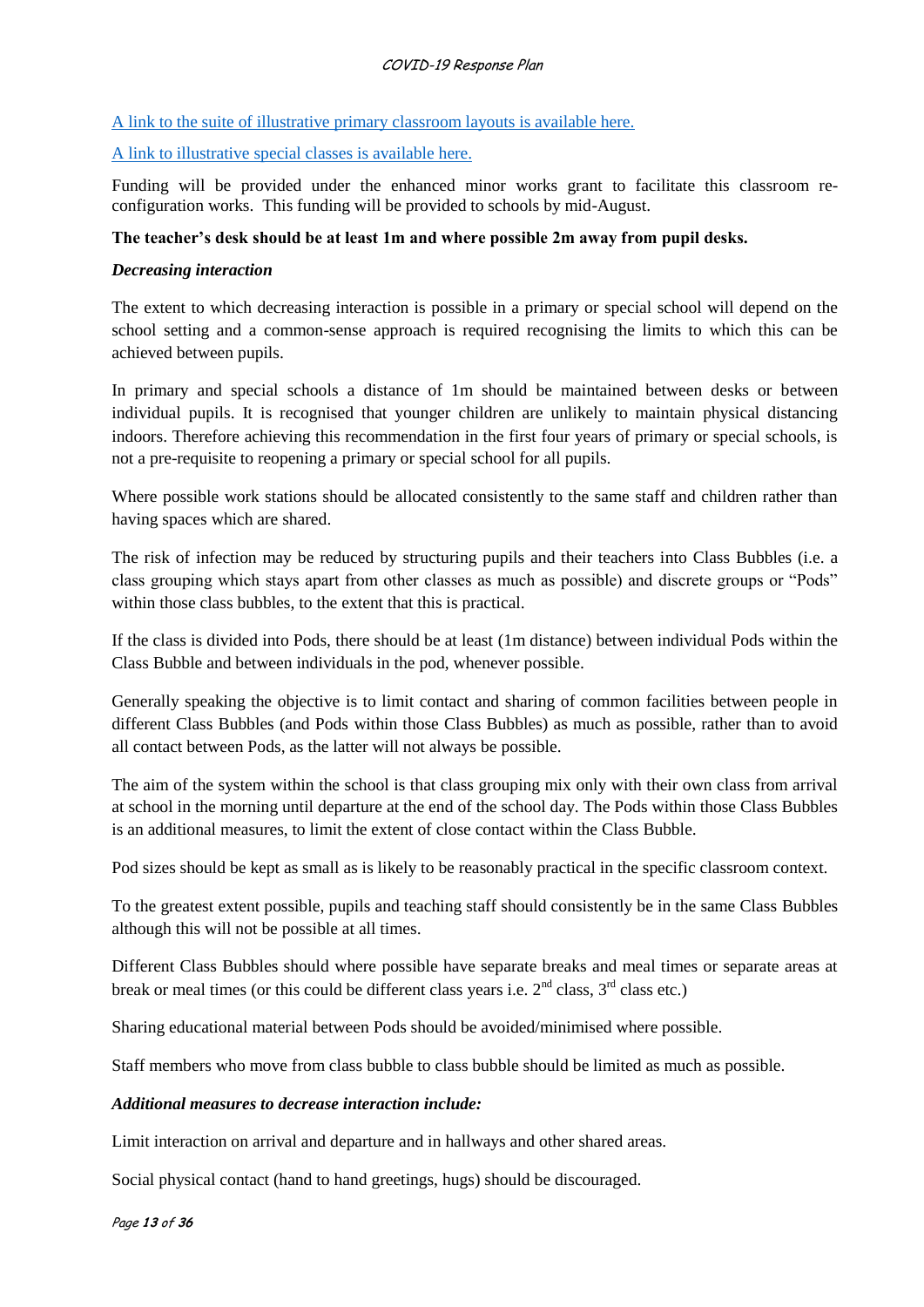Where pupils need to move about within the classroom to perform activities (access to a shared resource) it should be organized to the greatest degree possible to minimize congregation at the shared resource.

Staff and pupils should avoid sharing of personal items.

Encourage pupils to avoid behaviours that involve hand to mouth contact (putting pens/pencils in the mouth).

Where teaching and learning involves use of keyboards or tablets, the contact surface of the device should be cleaned regularly and hand hygiene encouraged.

#### **Physical Distancing outside of the classroom and within the school**

#### *School drop off/collection*

Arrangements for dropping off/collecting pupils should be arranged to encourage physical distancing of 2m where possible (See Logistics Plan for further details).

Walking/cycling to school should be encouraged as much as possible.

Arrangements should be made to maintain a distance of 2m between parents and guardians and between parents and guardians and school staff.

Aim of any arrangements is to avoid congregation of people at the school gates where physical distancing may not be respected.

Staggered drop off/pick up times should be considered where practical and feasible (See Logistics Plan).

If schools have additional access points, consideration may be given to whether they can be used to reduce congestion.

Consideration may be given to where pupils congregate as they arrive at school. This could include heading straight to their small group designated learning space/classroom (See Logistics Plan).

#### *Staff*

A distance of 2m is recommended for physical distancing by staff. This is particularly relevant to distancing between adults when they are not engaged in teaching such as the staff room and arriving to work.

If 2m cannot be maintained in staff groups, as much as distance as is possible and guidance on face covering should be observed.

Physical distancing should be observed between staff members within the staff room through the use of staggered breaks etc.

Staff meetings should be held remotely or in small groups or in large spaces to facilitate physical distancing.

Implement no hand shaking policy.

Minimise gathering of school staff at the beginning or end of the school day.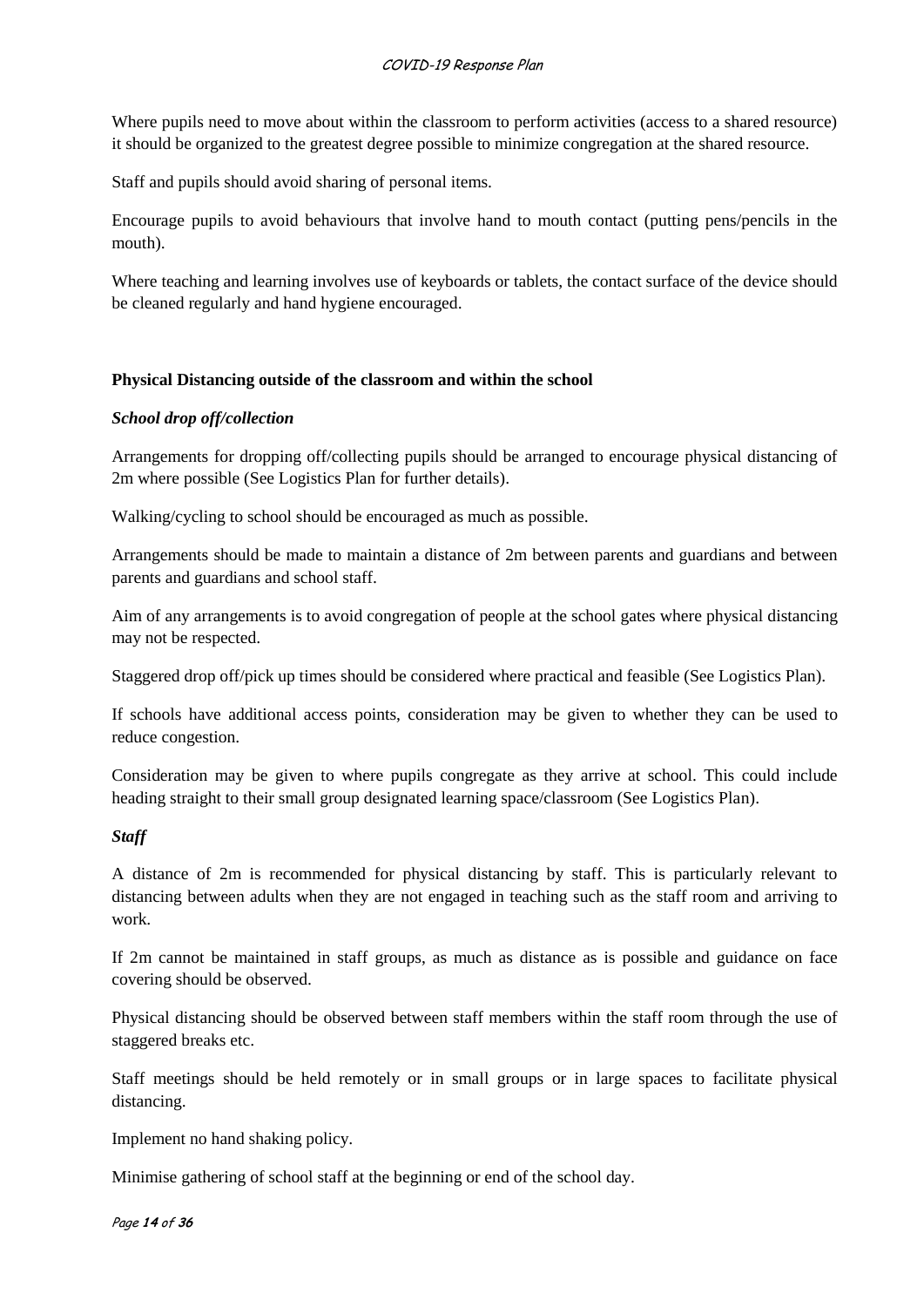Staff can rotate between areas/classes but this should be minimized where possible.

# *Canteen (Not applicable in St. Mary's Boys' National School)*

Ensure physical distancing is applied in canteen facilities

Stagger canteen use and extend serving times to align with class groupings.

Implement a queue management system.

Make sure pupils clean their hands before and after entering the canteen area.

#### *Corridors and Stairwells*

Briefly passing someone in a hall is very unlikely to contribute significantly to the spread of infection if people do not have physical contact and avoid informal group discussions. However pupils and staff are advised to keep to the left hand side of the corridor as they move through the school.

#### *Yard/Supervision*

The risk of transmission from contact with outside surfaces or play areas is low.

Adjust play time/outdoor activities to minimise crowding at the entrance and exits.

It is not possible to maintain physical distancing when pupils in primary or special schools play together outdoors, but in so far as practical it is helpful to keep to consistent groups.

Stagger break times and outdoor access (see Logistics Plan).

Children should be encouraged to perform hand hygiene before and after outdoor activities.

Minimise equipment sharing and clean shared equipment between uses by different people.

# **5.5) Use of PPE in Schools**

PPE will not be required to be worn within schools according to current occupational and public health guidance. However, for a limited number of staff, PPE will need to be used occasionally or constantly due to the nature of certain work activities or work areas. This might include roles such as:

- Assisting with intimate care needs
- Where a suspected case of COVID-19 is identified while the school is in operation
- Where staff are particularly vulnerable to infection but are not on the list of those categorised as people in very high risk groups, or may be living with those who are in the very high risk category.
- Where physical distancing is not possible staff will use face masks.

Appropriate PPE will be available for dealing with suspected COVID-19 cases, intimate care needs and for first aid. Where staff provide healthcare to children with medical needs in the school environment they should apply standard precautions as per usual practice.

#### **Masks**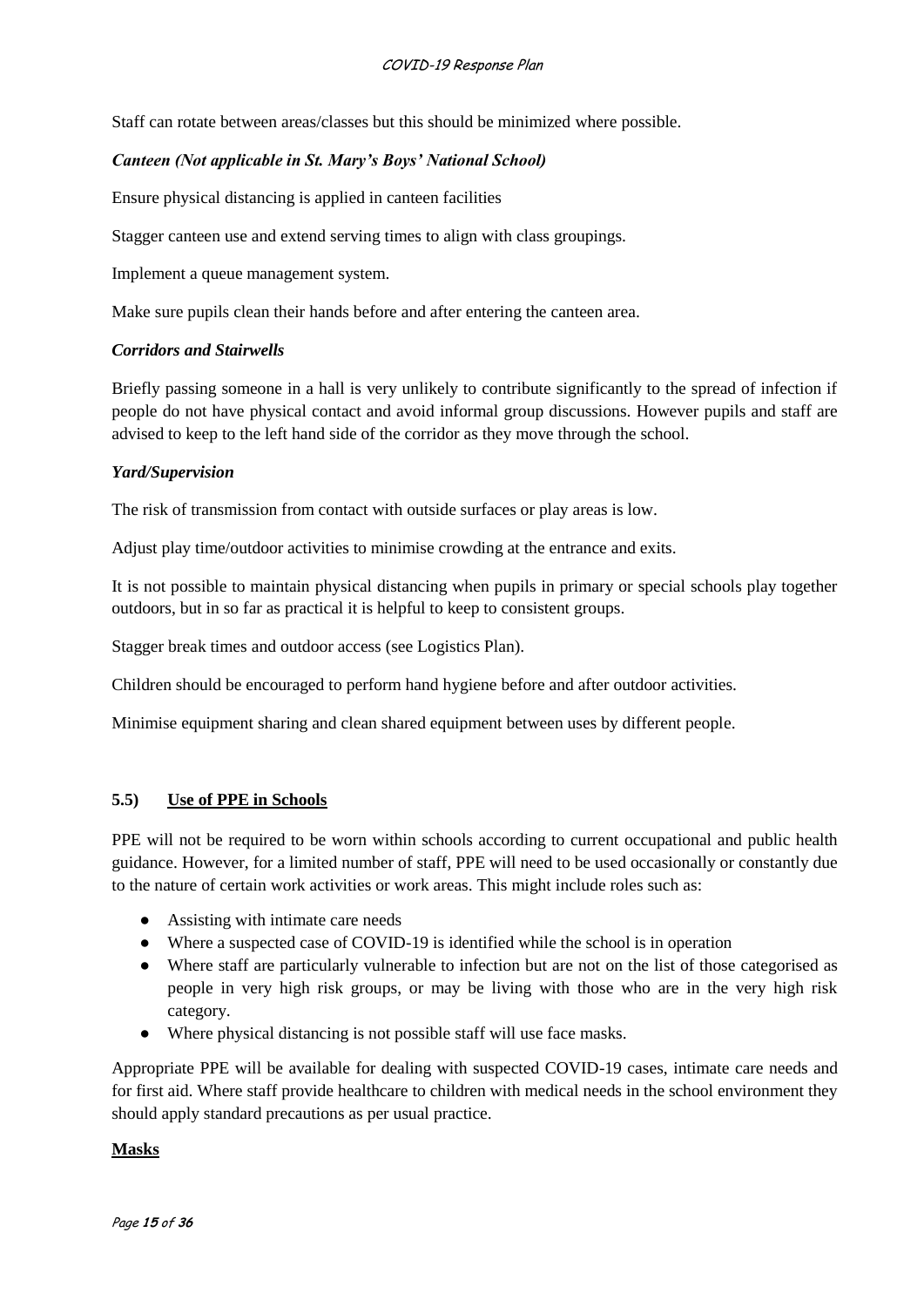#### COVID-19 Response Plan

Cloth face coverings are not suitable for children under the age of 13 and anyone who:

- Has trouble breathing;
- Is unconscious or incapacitated;
- Is unable to remove it without help;
- Has special needs to who may feel upset or very uncomfortable wearing the face covering.

For staff, face coverings should not be required if physical distancing is possible and practiced appropriately. Wearing a face covering will conceal facial expression and make communication difficult. Staff members are required to wear a face covering where social distancing is not possible.

The use of a visor as an alternative may be considered where there is a concern regarding prolonged close contact and exposure to fluid/respiratory droplets. [Advice on how to properly use face coverings can be](https://www.gov.ie/en/publication/aac74c-guidance-on-safe-use-of-face-coverings/?referrer=http://www.gov.ie/facecoverings/)  [found here.](https://www.gov.ie/en/publication/aac74c-guidance-on-safe-use-of-face-coverings/?referrer=http://www.gov.ie/facecoverings/)

#### **Gloves**

The use of disposable gloves in the school by pupils or staff is not generally appropriate but may be necessary for intimate care settings. Routine use does not protect the wearer and may expose others to risk from contaminated gloves.

Routine use of disposable gloves is not a substitute for hand hygiene.

#### **6) Impact of COVID-19 on certain school activities**

The Department will work with stakeholders to provide more detailed advice on certain schools activities in advance of school reopening.

#### *Choir/Music Performance*

Choir practices/performances and music practices/performances involving wind instruments may pose a higher level of risk and special consideration should be given to how they are held ensuring that the room is well-ventilated and the distance between performers is maintained.

#### *Sport Activities*

Schools should refer to the HPSC guidance on Return to Sport. Link to return to sport protocols is found here.

#### <https://www.gov.ie/en/publication/07253-return-to-sport-protocols/>

#### *Shared Equipment*

Toys

All toys should be cleaned on a regular basis for example weekly. This will remove dust and dirt that can harbour germs.

Toys that are visibly dirty or contaminated with blood or bodily fluids should be taken out of use immediately for cleaning or disposal.

When purchasing toys choose ones that are easy to clean and disinfect (when necessary).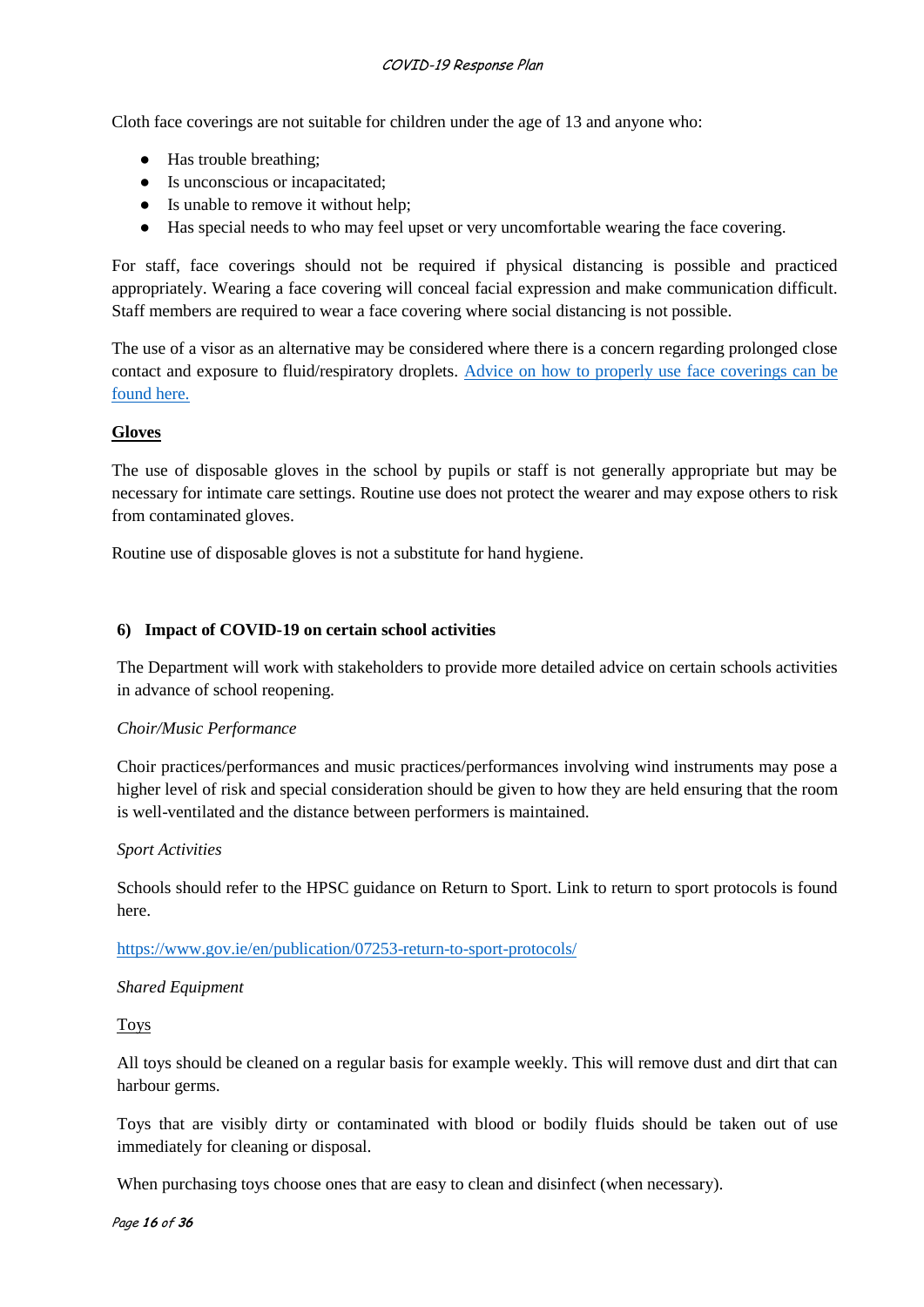If cloth or soft toys are used they should be machine washable.

Jigsaws, puzzles and toys that young pupils to those with special educational needs may be inclined to put into their mouths should be capable of being washed and disinfected.

All play equipment should be checked for signs of damage for example breaks or cracks. If they cannot be repaired or cleaned they should be discarded.

Clean toys and equipment should be stored in a clean container or clean cupboard. The manufacturer's instructions should always be followed.

At this time soft modelling materials and play dough where used should be for individual use only.

Cleaning Procedure for Toys

- Wash the toy in warm soapy water, using a brush to get into crevices.
- Rinse the toy in clean water.
- Thoroughly dry the toy.
- Some hard plastic toys may be suitable for cleaning in the dishwasher.
- Toys that cannot be immersed in water that is electronic or wind up should be wiped with a damp cloth and dried.
- In some situations toys/equipment may need to be disinfected following cleaning for example: toys/equipment that pupils place in their mouths. Toys/equipment that have been soiled with blood or body fluids or toys where a case of COVID-19 has been identified.
- If disinfection is required: A chlorine releasing disinfectant should be used diluted to a concentration of 1,000ppm available chlorine. The item should be rinsed and dried thoroughly.

Art – Where possible pupils should be encouraged to have their own individual art and equipment supplies.

Electronics – Shared electronic devices such as tablets, touch screens, keyboards should be cleaned between use and consideration could be given to the use of wipeable covers for electronics to facilitate cleaning.

Musical Equipment/Instruments – To the greatest extent possible, instruments should not be shared between pupils and if sharing is required, the instruments should be cleaned between uses.

Library Policy – Where practical pupils should have their own books. Textbooks that are shared should be covered in a wipeable plastic covering that can be wiped with a suitable household cleaning agent between uses. Pupils should be encouraged to perform hand hygiene after using any shared item.

Shared Sports Equipment – Minimise equipment sharing and clean shared equipment between uses by different people.

#### **7) Hygiene and Cleaning in Schools**

The Department of Education will provide additional funding to schools to support the enhanced cleaning required to minimise the risks of COVID-19. Details of the funding supports will be provided to schools by way of circular and will be updated as required. The funding will be provided in advance of reopening.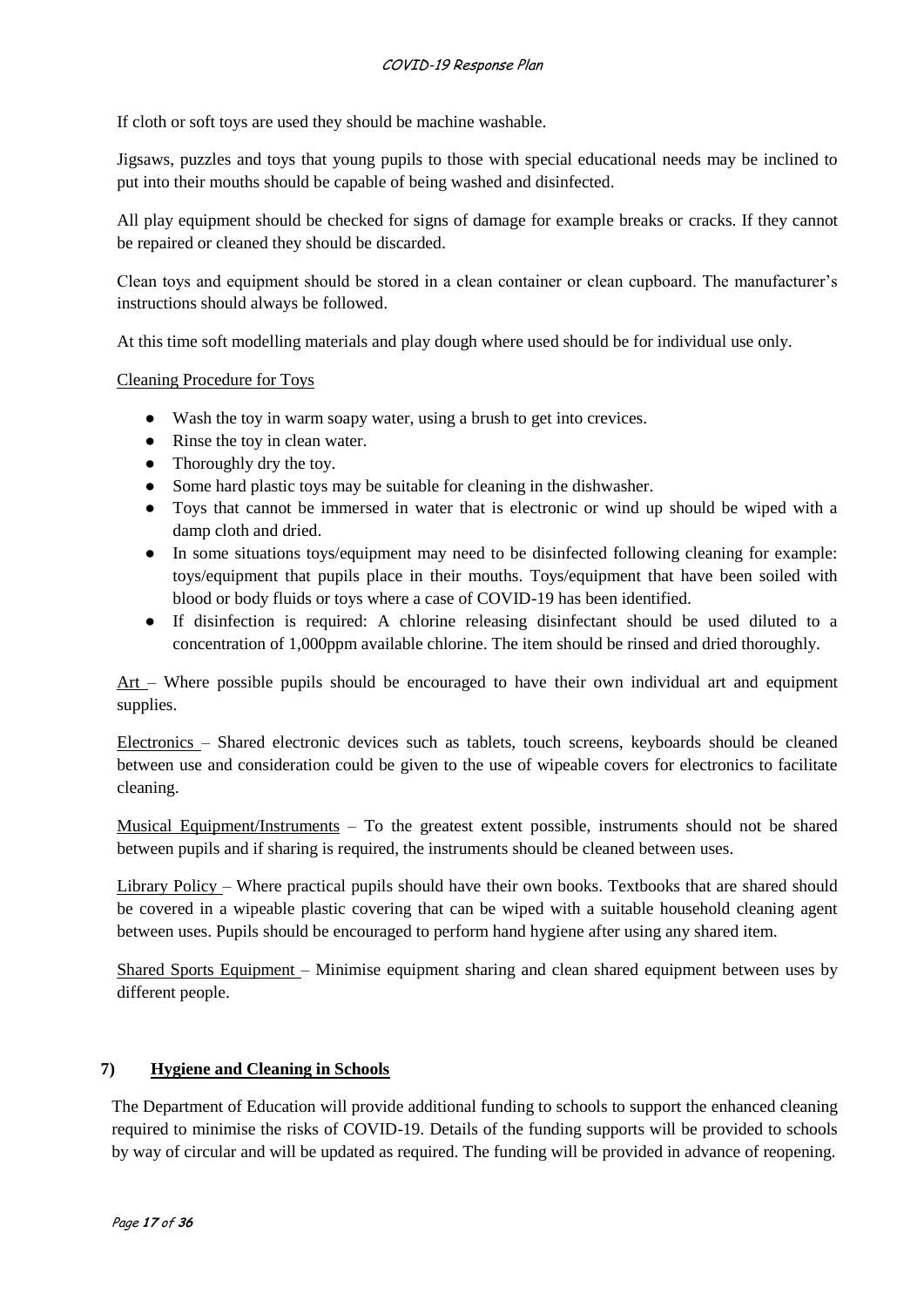#### COVID-19 Response Plan

The specific advice in relation to school cleaning is set out in the HPSC advice and will be covered in the induction training. This advice sets out the cleaning regime required to support schools to prevent COVID-19 infections and the enhanced cleaning required in the event of a suspected case of COVID-19. Schools are asked to carefully read and understand the cleaning advice and to apply that to all areas of the school as appropriate.

Schools are reminded to take particular care of the hygiene arrangements for hand washing and toilet facilities.

In summary, each school setting should be cleaned at **least once per day**. Additional cleaning if available should be focused on frequently touched surfaces – door handles, hand rails, chairs/arm rests, communal eating areas, sink and toilet facilities.

All staff will have access to cleaning products and will be required to maintain cleanliness of their own work area. Under no circumstances should these cleaning materials be removed from the building.

Staff should thoroughly clean and disinfect their work area before and after use each day.

There should be regular collection of used waste disposal bags from offices and other areas within the school facility**.** 

Shower facilities shall not be available for use by staff or pupils due to the increased risk associated with communal shower facilities and areas. This shall be reviewed in line with government guidance.

Staff must use and clean their own equipment and utensils (cup, cutlery, plate etc.)

#### *Cleaning/Disinfecting rooms where a pupil/staff member with suspected COVID-19 was present*

The room should be cleaned as soon as practicably possible.

Once the room is vacated the room should not be reused until the room has been thoroughly cleaned and disinfected and all surfaces are dry.

Disinfection only works on things that are clean. When disinfection is required it is always as well as cleaning.

Person assigned to cleaning should avoid touching their face while they are cleaning and should wear household gloves and a plastic apron.

Clean the environment and furniture using disposable cleaning cloths and a household detergent followed by disinfection with a chlorine based product (household bleach).

Pay special attention to frequently touched surfaces, the back of chairs, couches, door handles and any surfaces that are visibly soiled with body fluids.

Once the room has been cleaned and disinfected and all surfaces are dry, the room can be reused.

If a pupil or staff diagnosed with COVID-19 spent time in a communal area like a canteen, play area or if they used the toilet or bathroom facilities, then the areas should be cleaned with household detergent followed by a disinfectant (as outlined in the HPSC interim health advice) as soon as is practically possible.

#### **8) Dealing with a Suspected Case of COVID-19**

Staff or pupils should not attend school if displaying any symptoms of COVID-19. The following outlines how a school should deal with a suspected case that may arise in a school setting.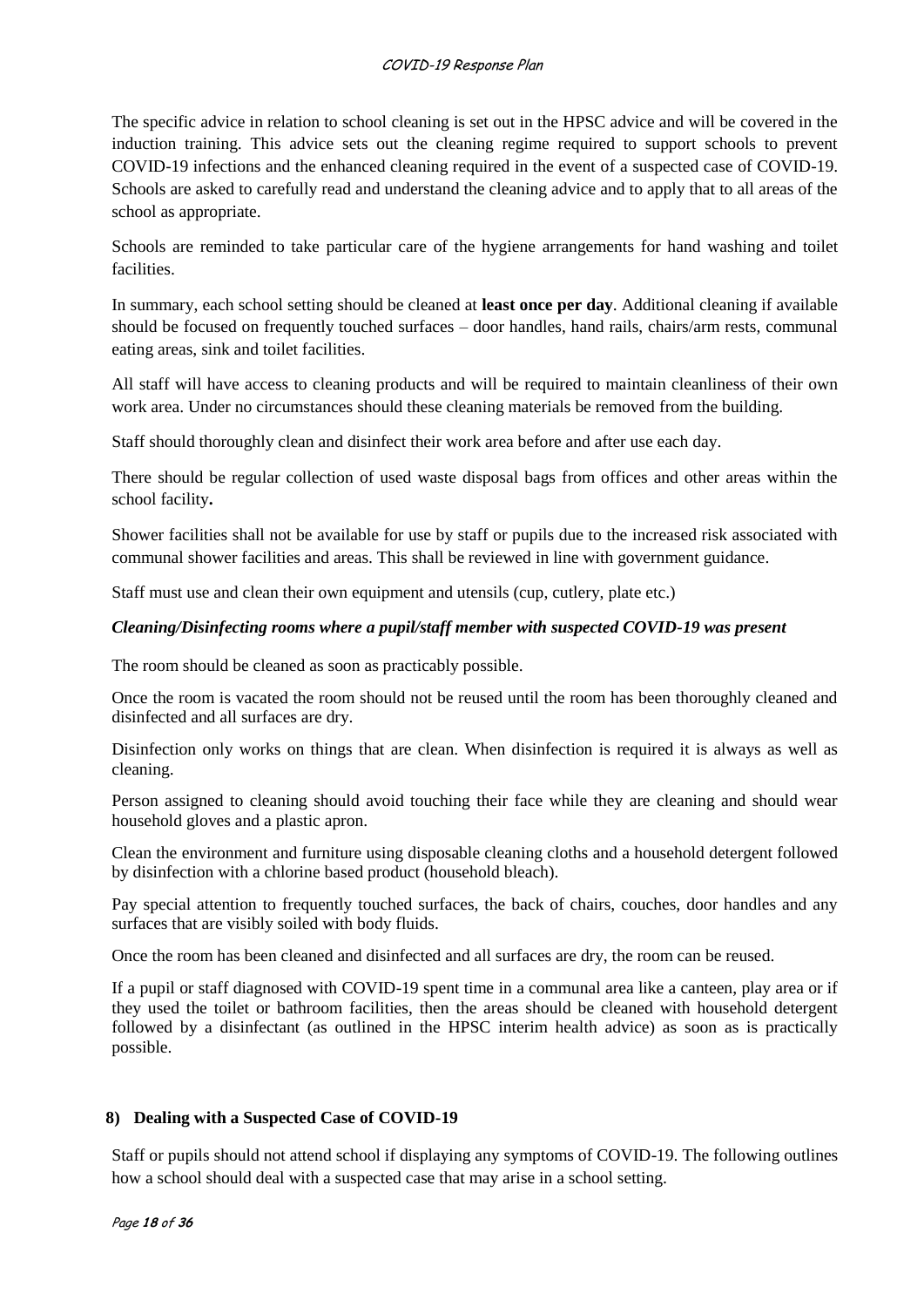A designated isolation area should be identified within the school building. The possibility of having more than one person displaying signs of COVID-19 should be considered and a contingency plan for dealing with additional cases put in place. The designated isolation area should be behind a closed door and away from other staff and pupils.

#### **If a staff member/pupil displays symptoms of COVID-19 while at school the following are the procedures to be implemented:**

- $\Box$  If the person with the suspected case is a pupil, the parents/guardians should be contacted immediately;
- $\Box$  Isolate the person and have a procedure in place to accompany the individual to the designated isolation area via the isolation route, keeping at least 2m away from the symptomatic person and also making sure that others maintain a distance of at least 2m from the symptomatic person at all times;
- $\Box$  The isolation area does not have to be a room but if it is not a room it should be 2m away from others in the room;
- $\Box$  Remember that the virus is spread by droplets and is not airborne so physical separation is enough to reduce the risk of spread to others even if they are in the same room;
- $\Box$  If it is not possible to maintain a distance of 2m a staff member caring for a pupil should wear a face covering or mask. Gloves should not be used as the virus does not pass through skin;
- $\Box$  Provide a mask for the person presenting with symptoms if one is available. He/she should wear the mask if in a common area with other people or while exiting the premises;
- $\Box$  Assess whether the individual who is displaying symptoms can immediately be directed to go home/be brought home by parents who will call their doctor and continue self-isolation at home;
- $\Box$  Facilitate the person presenting with symptoms remaining in isolation if they cannot immediately go home and facilitate them calling their doctor. The individual should avoid touching people, surfaces and objects. Advice should be given to the person presenting with symptoms to cover their mouth and nose with the disposable tissue provided when they cough or sneeze and put the tissue in the waste bag provided;
- $\Box$  If the person is well enough to go home, arrange for them to be transported home by a family member, as soon as possible and advise them to inform their general practitioner by phone of their symptoms. Public transport of any kind should not be used;
- $\Box$  If they are too unwell to go home or advice is required, contact 999 or 112 and inform them that the sick person is a Covid-19 suspect;
- $\Box$  Carry out an assessment of the incident which will form part of determining follow-up actions and recovery;
- ⮚ Arrange for appropriate cleaning of the isolation area and work areas involved (*details at Section 7*).
- $\Box$  The HSE will inform any staff/parents who have come into close contact with a diagnosed case via the contact tracing process. The HSE will contact all relevant persons where a diagnosis of COVID-19 is made. The instructions of the HSE should be followed and staff and pupil confidentiality is essential at all times.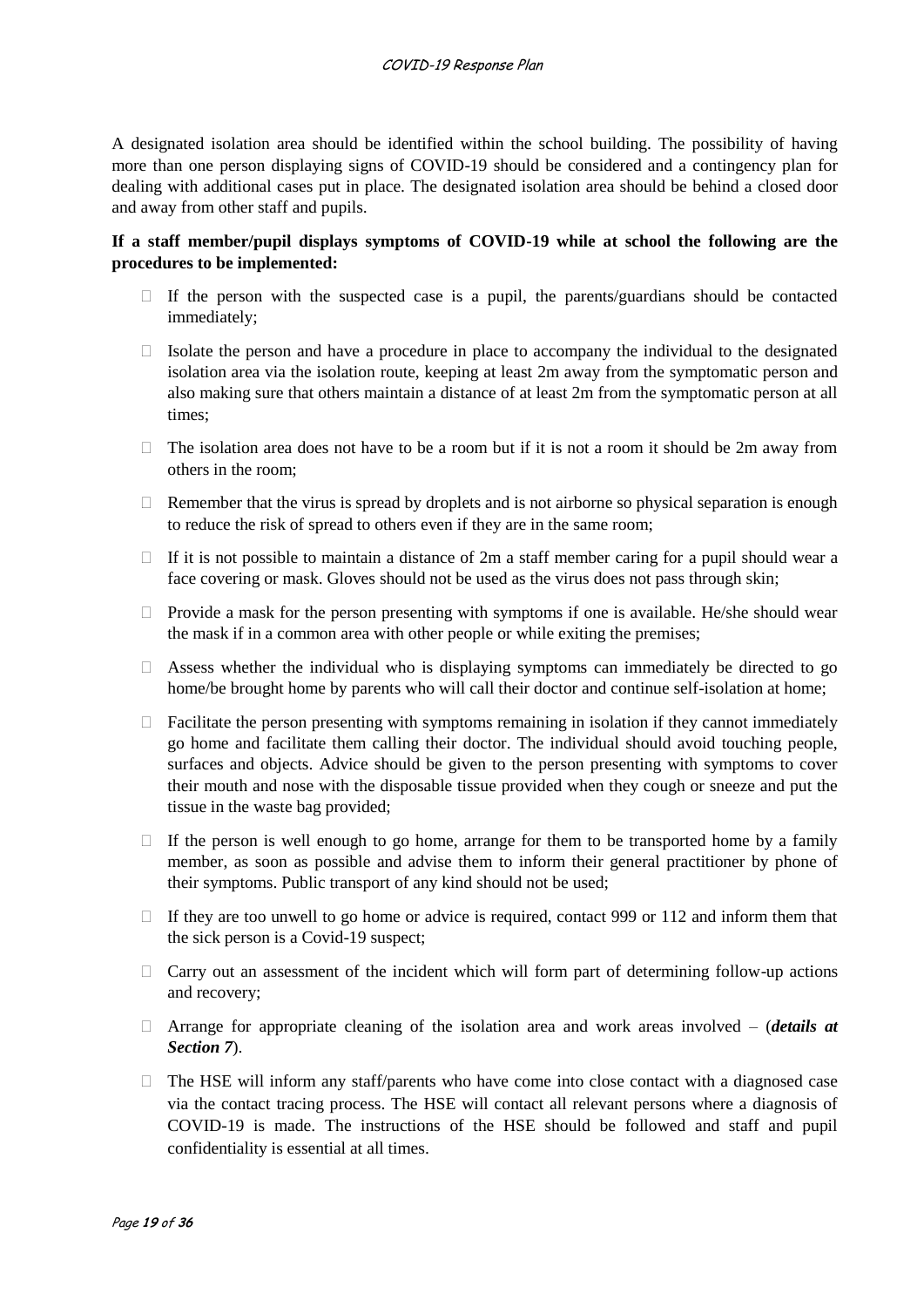#### **9) Special Educational Needs**

#### **Additional considerations for those with Special Educational Needs**

For children with special educational needs (SEN) maintaining physical distancing in many instances will not be practical or appropriate to implement. The focus should therefore be on emphasising that parents/guardians should have a heightened awareness of signs, symptoms or changes in baseline which suggests illness/COVID-19 infection and where symptoms are present children should not attend school. Similarly staff should be aware of their responsibility not to attend work if they develop signs or symptoms of respiratory illness.

# *Hand hygiene*

Children who are unable to wash their hands by themselves should be assisted to clean their hands using soap and water or a hand sanitiser (if their hands are visibly clean) as outlined previously.

#### *Equipment*

Some children may have care needs (physical or behavioural) which requires the use of aids and appliances and/or medical equipment for example toileting aids, moving and handling equipment, respiratory equipment. Where cleaning of aids and appliances is carried out in the school it is recommended that a cleaning schedule is provided, detailing when and how the equipment is cleaned and the cleaning products to be used in accordance with the manufacturers' instructions.

The following points can guide the development of such cleaning schedule:

- Equipment used to deliver care should be visibly clean;
- Care equipment should be cleaned in accordance with the manufacturers' instructions. Cleaning is generally achieved using a general purpose detergent and warm water.
- Equipment that is used on different children must be cleaned and, if required, disinfected immediately after use and before use by another child e.g. toileting aids;
- If equipment is soiled with body fluids:
	- $\Box$  First clean thoroughly with detergent and water;
	- $\Box$  Then disinfect by wiping with a freshly prepared solution of disinfectant;
	- $\Box$  Rinse with water and dry.

# **10) Staff Duties**

Staff have a statutory obligation to take reasonable care for their own health and safety and that of their colleagues and other parties. The cooperation and assistance of all staff is essential to reduce the risk of spread of COVID-19 and to protect health and safety as far as possible within the school. All staff have a key role to play. In this regard and in order to facilitate a safe return to work, these duties include, but are not limited to, the following:

- Adhere to the School COVID-19 Response Plan and the control measures outlined.
- Complete the RTW form before they return to work.
- Must inform the principal if there are any other circumstances relating to COVID19, not included in the form, which may need to be disclosed to facilitate their safe return to the workplace.
- Must complete COVID-19 Induction Training and any other training required prior to their return to school.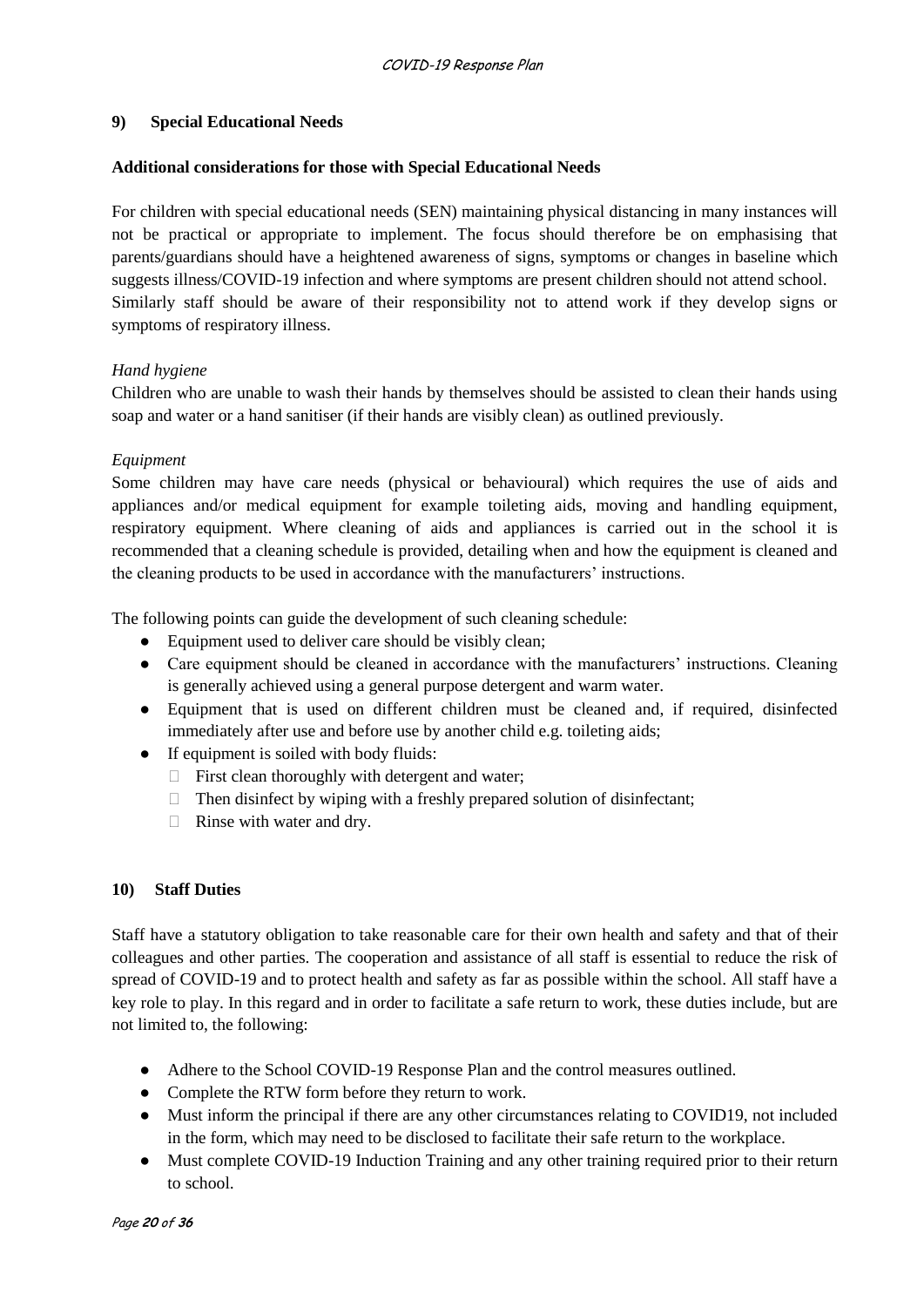- Must be aware of, and adhere to, good hygiene and respiratory etiquette practices.
- Coordinate and work with their colleagues to ensure that physical distancing is maintained.
- Make themselves aware of the symptoms of COVID-19 and monitor their own wellbeing.
- Self-isolate at home and contact their GP promptly for further advice if they display any symptoms of COVID-19.
- Not return to or attend school if they have symptoms of COVID-19 under any circumstances.
- If they develop any symptoms of COVID-19 whilst within the school facility, they should adhere to the procedure outlined above.
- Keep informed of the updated advice of the publ**ic** health authorities and comply with same.

# **11) COVID-19 related Absence Management**

The management of a COVID-19 related absence will be managed in line with agreed procedures with the Department of Education.

# **12) Employee Assistance and Wellbeing Programme**

The Department recognises the need for school staff wellbeing and collective self-care. Support for school staff wellbeing will be provided by Department Support Services including the PDST and CSL, as well as by the HSE's Health Promotion Team. An [Occupational Health Strategy](https://www.education.ie/en/Education-Staff/Information/Occupational-Health-Strategy/) is in place as a supportive resource for staff in schools. The aim of the Occupational Health Strategy is to promote the health and wellbeing of employees in the workplace, with a strong focus on prevention. The Occupational Health Strategy comprises the Employee Assistance Service and the Occupational Health Service. The Employee Assistance Service (EAS) is provided by Spectrum.Life under the logo of *'Wellbeing Together: Folláinne Le Chéile'.* 

Under the EAS, employees have a dedicated free-phone confidential helpline 1800 411 057 available 24 hours a day, 365 days a year providing advice on a range of issues such as wellbeing, legal, financial, mediation, management support etc. Where required, short-term counselling is available to employees and their families (over the age of 18 years and living at home). A bespoke wellbeing portal and app which offers access to podcasts and blogs on topics around wellbeing and mental health, family life, exercise and nutrition is also available. In addition online cognitive behavioural therapy is provided. As part of the services provided by Spectrum.Life a Mental Health Promotion Manager is available to develop and deliver evidence based mental health and wellbeing initiatives to reduce stigma and improve mental health literacy and to increase engagement with the service. They will also be providing a series of webinars and presentations to promote staff wellbeing in schools as schools reopen and during the upcoming school year.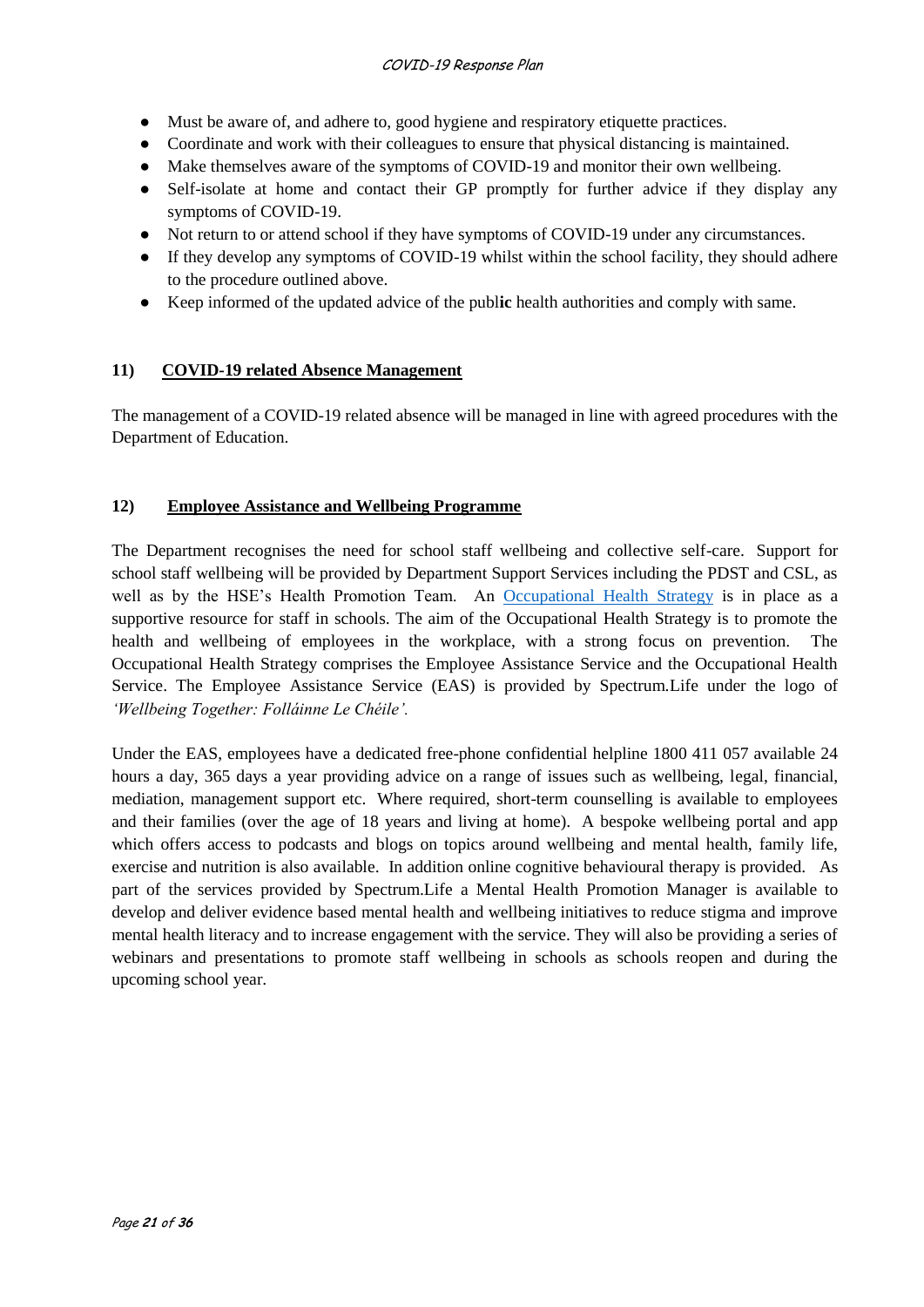# **Appendix 1**

#### **COVID-19 Policy Statement**

St. Mary's Boys' National School is committed to providing a safe and healthy workplace for all our staff and a safe learning environment for all our pupils. To ensure that, we have developed the following COVID-19 Response Plan. The BOM and all school staff are responsible for the implementation of this plan and a combined effort will help contain the spread of the virus. We will:

• continue to monitor our COVID-19 response and amend this plan in consultation with our staff

• provide up to date information to our staff and pupils on the Public Health advice issued by the HSE and Gov.ie

• display information on the signs and symptoms of COVID-19 and correct handwashing techniques

• agree with staff, a worker representative who is easily identifiable to carry out the role outlined in this plan

• inform all staff and pupils of essential hygiene and respiratory etiquette and physical distancing requirements

• adapt the school to facilitate physical distancing as appropriate in line with the guidance and direction of the Department of Education

• keep a contact log to help with contact tracing

• ensure staff engage with the induction / familiarisation briefing provided by the Department of Education

• implement the agreed procedures to be followed in the event of someone showing symptoms of COVID-19 while at school

• provide instructions for staff and pupils to follow if they develop signs and symptoms of COVID-19 during school time

• implement cleaning in line with Department of Education advice

All school staff will be consulted on an ongoing basis and feedback is encouraged on any concerns, issues or suggestions.

This can be done through the Lead Worker Representative(s), who will be supported in line with the agreement between the Department and education partners.

**Signed:** *Carmel Wemyss James Robinson* Chairperson, Board of Management Principal

**Date:**  $10^{th}$  August 2020 10<sup>th</sup> August 2020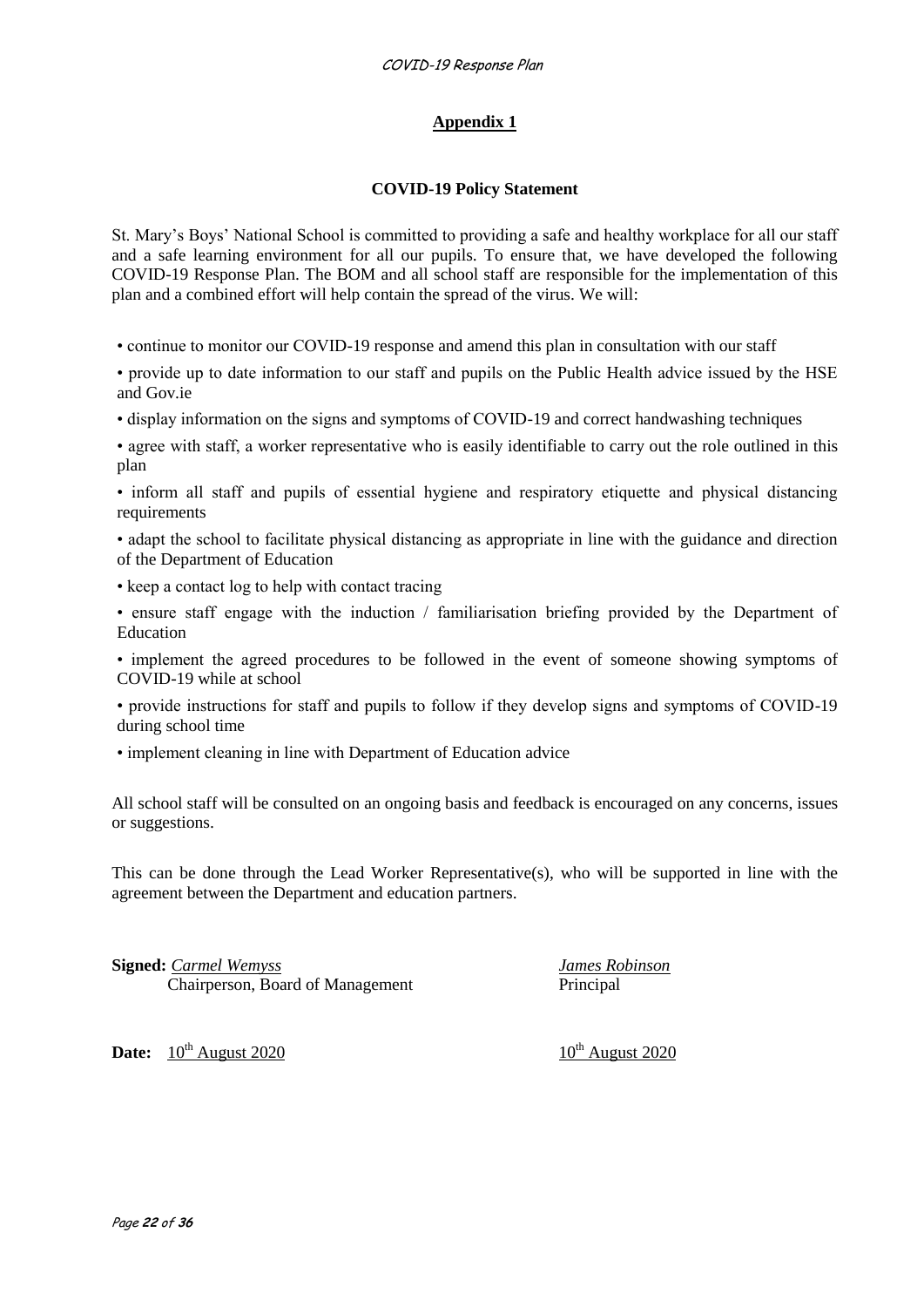### **Appendix 2**

# **Pre-Return to Work Questionnaire COVID-19**

This questionnaire must be completed by staff **at least 3 days** in advance of returning to work. If the answer is Yes to any of the below questions, you are advised to seek medical advice before returning to work.

|    | Name:                                                                                                                                                                                                           |            |           |
|----|-----------------------------------------------------------------------------------------------------------------------------------------------------------------------------------------------------------------|------------|-----------|
|    | St. Mary's Boys' National School<br>Name of School:                                                                                                                                                             |            |           |
|    | <b>James Robinson</b><br>Name of Principal:                                                                                                                                                                     |            |           |
|    | <b>Questions</b>                                                                                                                                                                                                | <b>YES</b> | <b>NO</b> |
| 1. | Do you have symptoms of cough, fever, high temperature, sore<br>throat, runny nose, breathlessness or flu like symptoms now or in the<br>past 14 days?                                                          |            |           |
| 2. | Have you been diagnosed with confirmed or suspected COVID-19<br>infection in the last 14 days?                                                                                                                  |            |           |
| 3. | Have you been advised by the HSE that you are you a close contact<br>of a person who is a confirmed or suspected case of COVID-19 in the<br>past 14 days?                                                       |            |           |
| 4. | Have you been advised by a doctor to self-isolate at this time?                                                                                                                                                 |            |           |
| 5. | Have you been advised by a doctor to cocoon at this time?                                                                                                                                                       |            |           |
| 6. | Have you been advised by your doctor that you are in the very high<br>risk group?<br>If yes, please liaise with Principal re return to work and follow the<br>agreed DES arrangements for very high risk groups |            |           |
| 7. | Have you engaged in the online induction training?                                                                                                                                                              |            |           |
|    |                                                                                                                                                                                                                 |            |           |

I confirm, to the best of my knowledge that I have no symptoms of COVID-19, am not self-isolating or awaiting results of a COVID-19 test and have not been advised to restrict my movements.

Please note: The school is collecting this sensitive personal data for the purposes of maintaining safety within the workplace in light of the COVID-19 pandemic. The legal basis for collecting this data is based on vital public health interests and maintaining occupational health and this data will be held securely in line with our retention policy.

Signed:  $\Box$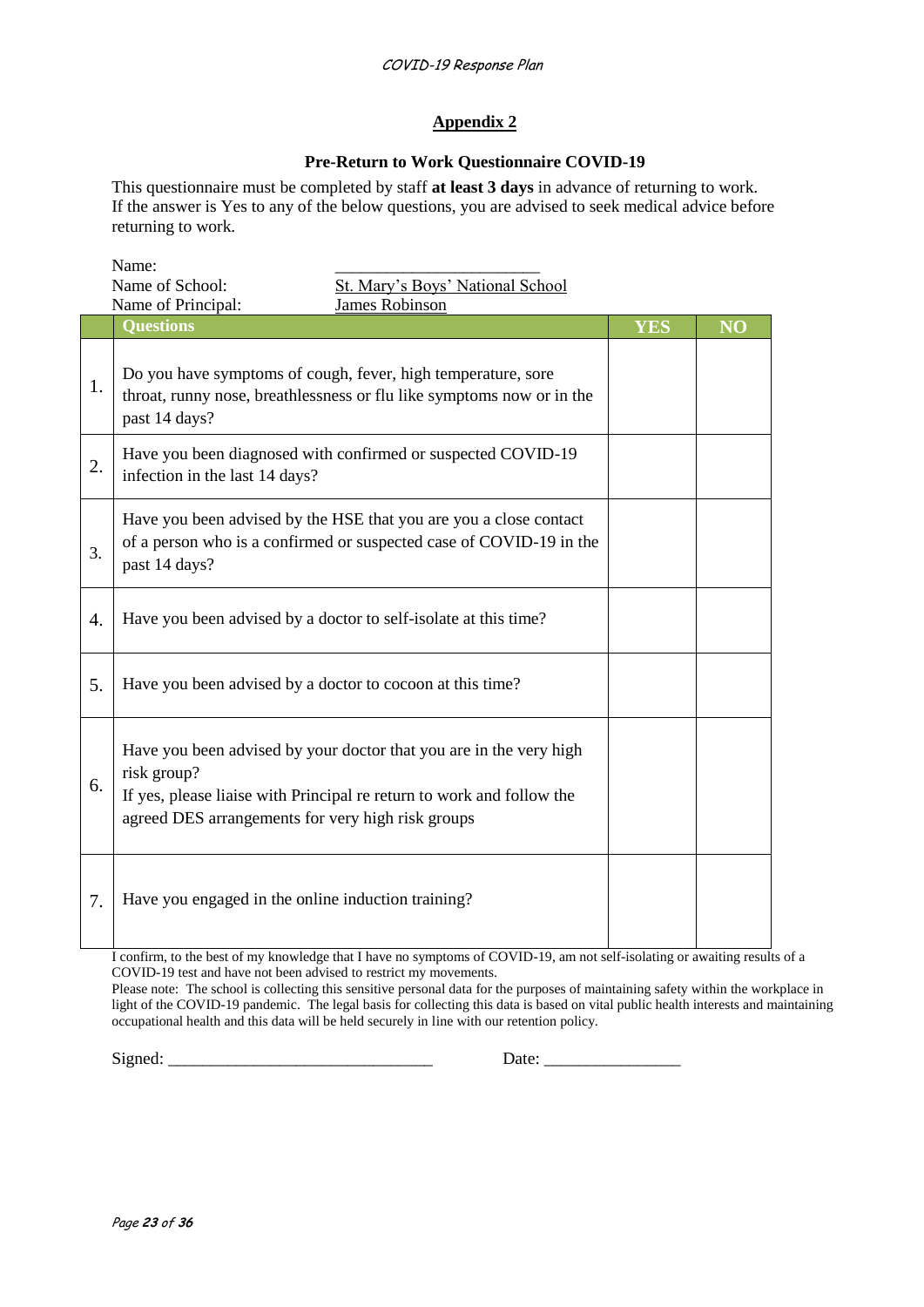#### COVID-19 Response Plan

# **Appendix 3**

# **Lead Worker Representative – Primary and Special Schools**

The COVID-19 Return to Work Safely Protocol is designed to support employers and workers to put measures in place that will prevent the spread of COVID-19 in the workplace. The Protocol was developed following discussion and agreement between the Government, Trade Unions and Employers at the Labour Employer Economic Forum.

The Protocol provides for the appointment of a Lead Worker Representative (LWR) in each workplace. The LWR will work in collaboration with the employer to assist in the implementation of measures to prevent the spread of COVID -19 and monitor adherence to those measures and to be involved in communicating the health advice around COVID-19 in the workplace.

The purpose of this section is to set out the provisions in respect of the LWR in schools. The operation of these arrangements will be kept under review by the parties.

This document should be read in conjunction with:

- the [COVID-19 Return to Work Safely Protocol;](https://www.gov.ie/en/publication/22829a-return-to-work-safely-protocol/)
- the [Guidance and FAQs for Public Service Employers during COVID-19;](https://www.gov.ie/en/news/092fff-update-on-working-arrangements-and-leave-associated-with-covid-19-fo/)
- COVID-19 Response Plan for Primary and Special Schools (available on the Department of Education website).

#### **1. Collaborative Approach**

Responsibility for the development and implementation of the COVID-19 Response Plan and the associated control measures lies primarily with the Board of Management/ Education and Training Board and school management.

Strong communication and a shared collaborative approach is key to protecting against the spread of COVID-19 in schools, and looking after the health, safety and wellbeing of staff and students. Adherence to the Return to Work Protocol will only be achieved if everyone has a shared responsibility in implementing the measures contained within the Protocol in their place of work.

If a staff member has any concerns or observations in relation to the COVID-19 Response Plan, control measures or the adherence to such measures by staff, students or others, they should contact the LWR who will engage with school management.

# **2. Role of the Lead Worker Representative**

In summary, the role of the LWR is to:

- Represent all staff in the workplace regardless of role, and be aware of specific issues that may arise in respect of different staff cohorts;
- Work collaboratively with school management to ensure, so far as is reasonably practicable, the safety, health and welfare of employees in relation to COVID-19;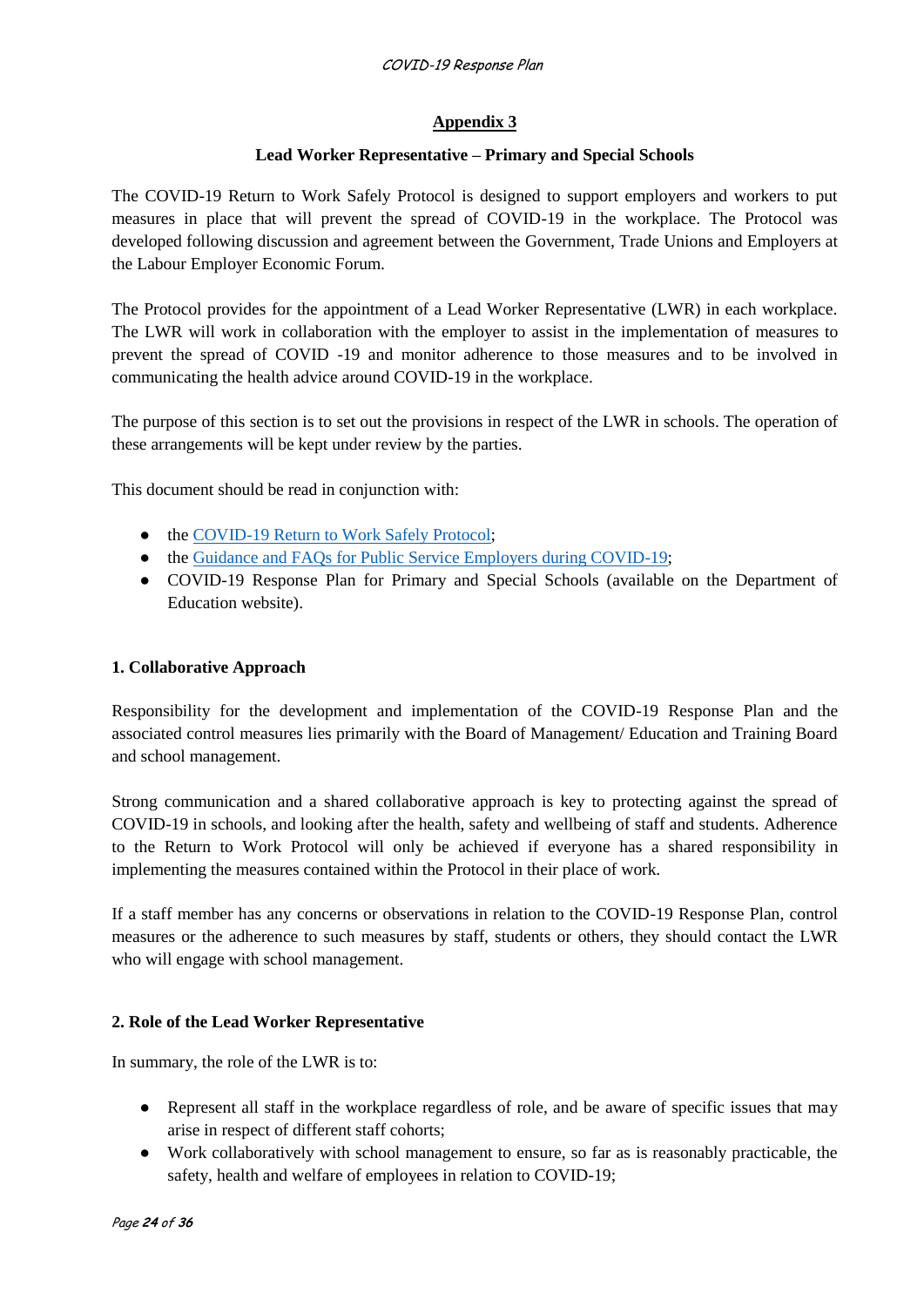- Keep up to date with the latest COVID-19 public health advice;
- In conjunction with school management, promote good hygiene practices such as washing hands regularly and maintaining good respiratory etiquette along with maintaining social distancing in accordance with public health advice;
- Assist school management with the implementation of measures to suppress COVID-19 in the workplace in line with the Return to Work Safely Protocol and current public health advice;
- In conjunction with school management, monitor adherence to measures put in place to prevent the spread of COVID-19;
- Conduct regular reviews of safety measures;
- Report any issues of concern immediately to school management and keep records of such issues and actions taken to rectify them;
- Consult with the school management on the school's COVID-19 Response Plan in the event of someone developing COVID-19 while in school including the location of an isolation area and a safe route to that area;
- Following any incident assess with the school management any follow up action that is required;
- Consult with colleagues on matters relating to COVID-19 in the workplace;
- Make representations to school management on behalf of their colleagues on matters relating to COVID-19 in the workplace.

# **3. What can a Lead Worker Representative Do?**

The LWR may consult with, and make representations to, school management on any issue of concern in relation to COVID-19. These include issues in relation to:

- Cleaning protocols and their implementation
- Physical Distancing
- Implementation of one-way systems in the school to ensure social distancing including when entering and exiting the school
- Hand Hygiene facilities including their location and whether they are stocked and maintained
- Hand sanitising
- Staff awareness around hand hygiene in the school
- Respiratory hygiene
- Personal Protective Equipment
- At Risk Groups
- Visitors/Contractors

# **4. Lead Worker Representative**

Every school will appoint one Lead Worker Representative.

# **5. Deputy Lead Worker Representative/ Assistant Lead Worker Representative**

In schools with less than 30 staff, a Deputy Lead Worker Representative will be appointed in addition to the LWR. The role of the Deputy LWR will be to deputise as LWR where the LWR is absent.

In schools with 30 or more staff and in all Special schools, an Assistant Lead Worker Representative will be appointed in addition to the LWR. The role of the Assistant LWR will be to: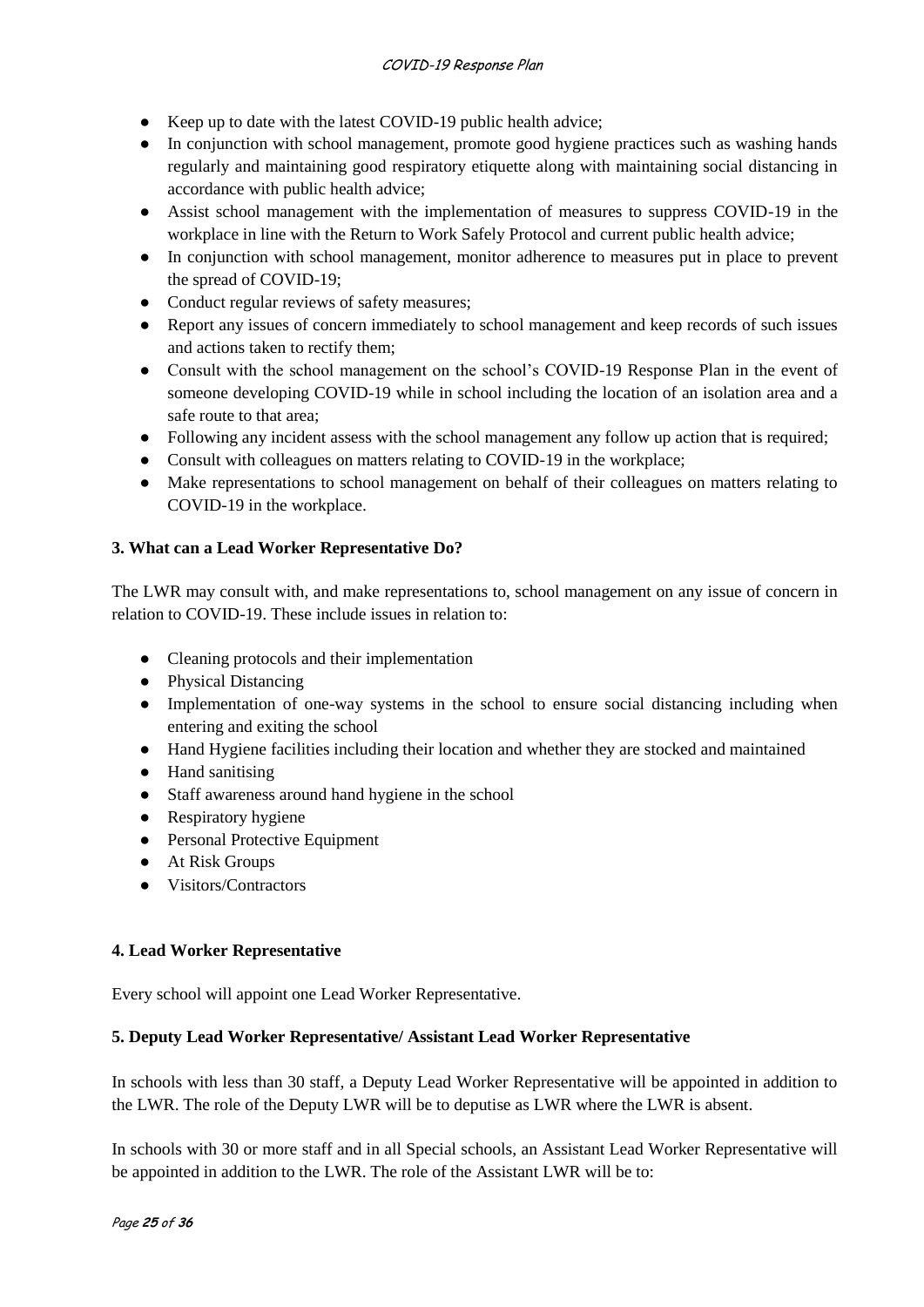- assist the LWR in their duties as set out above; and
- deputise as LWR where the LWR is absent

#### **6. Selection of Lead Worker Representative/ Deputy LWR/ Assistant LWR**

The school staff are entitled to select staff members for the LWR, Deputy LWR and Assistant LWR positions as appropriate. The LWR/ Deputy LWR/ Assistant LWR represents all staff in the workplace regardless of role and must be aware of specific issues that may arise in respect of different staff cohorts. In this regard, if a teacher is selected for the role of LWR, then the Deputy LWR/ Assistant LWR should be selected from the non-teaching staff where feasible and vice versa.

The process for the selection and appointment of the LWR/ Deputy LWR/ Assistant LWR as appropriate should be arrived at by consultation and consensus at school level, through the seeking of volunteers to act in that capacity. Where there is more than one volunteer, all school staff should vote to select the LWR/ Deputy LWR/ Assistant LWR.

The LWR/ Deputy LWR/ Assistant LWR will, following selection by the school staff, be formally appointed by the employer. LWR/ Deputy LWR/ Assistant LWR will be required to confirm, prior to taking up the role, that they have completed the provided training and that they are fully aware of the requirements of the role.

#### **7. Supports for the Lead Worker Representative/ Deputy LWR/ Assistant LWR**

The LWR/ Deputy LWR/ Assistant LWR shall be entitled to:

- Receive information and training in respect of their role [*further detail to be provided*];
- Be consulted by school management on the control measures being put in place by the school to minimise the risk of being exposed to COVID-19;
- Regular communication with school management on issues related to COVID-19;
- Be informed of changes in practice arising from COVID-19 response measures;

Where the LWR/ Assistant LWR is a teacher (including a postholder), the 10 Croke Park hours which can currently be used for planning on other than a whole school basis will be utilised by the LWR and Assistant LWR to carry out their duties in that role.

Where the LWR/ Assistant LWR is an SNA, 10 of the "72 hours" will be utilised by the LWR and Assistant LWR to carry out their duties in that role.

Where the LWR/ Assistant LWR is a Secretary or Caretaker, a re-prioritisation of duties by school management should be carried out to afford the staff member sufficient time to carry out their duties in that role.

#### **8. Procedure for dealing with issues that arise**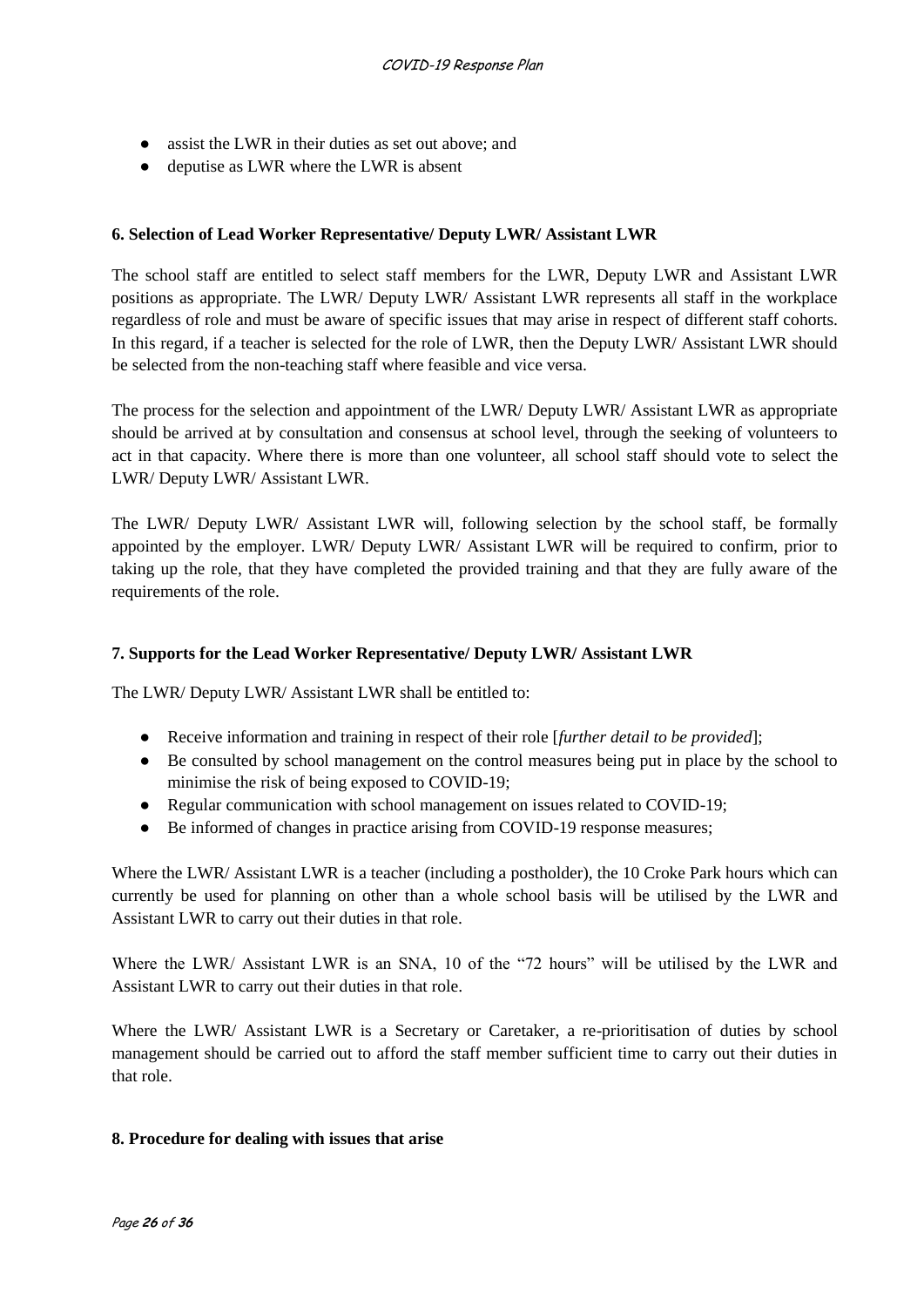#### COVID-19 Response Plan

Where an issue of concern is identified by the LWR (or is notified to the LWR by a staff member), the LWR should bring this to the attention of the Principal. Action points for addressing the issue should where possible be agreed between the LWR and the Principal. Staff should be informed of the outcome.

If agreement cannot be reached, the LWR may notify the Board of Management (Chairperson of the BoM in the first instance)/ Education and Training Board head office of the issue. Action points for addressing the issue should where possible be agreed between the LWR and the BoM/ETB head office. Staff should be informed of the outcome.

#### **Glossary of Terms**

- **COVID-19 Response Plan:** plan designed to support the staff and BOM/ ETB in putting measures in place that will prevent the spread of COVID-19 in the school environment. The plan details the policies and practices necessary for a school to meet the Return to Work Safely Protocol, the Department of Education plan for school reopening and to prevent the introduction and spread of COVID-19 in the school environment. COVID-19 Response Plans for Primary and Special Schools are available on the Department's website.
- **Labour Employer Economic Forum (LEEF):** the forum for high level dialogue between Government, Trade Union and Employer representatives on matters of strategic national importance - involves the Irish Congress of Trade Unions, Government & Employers.
- **Return to Work Protocol:** national protocol designed to support employers and workers to put measures in place that will prevent the spread of COVID-19 in the workplace.

**Safety Representative:** Section 25 of the Safety, Health and Welfare at Work Act 2005 sets out the selection and role of the Safety Representative in the workplace. The rights of the Safety Representative are set out in legislation. (Note: A Safety Representative has rights and not duties under the 2005 Act). This role is separate to the LWR under COVID-19.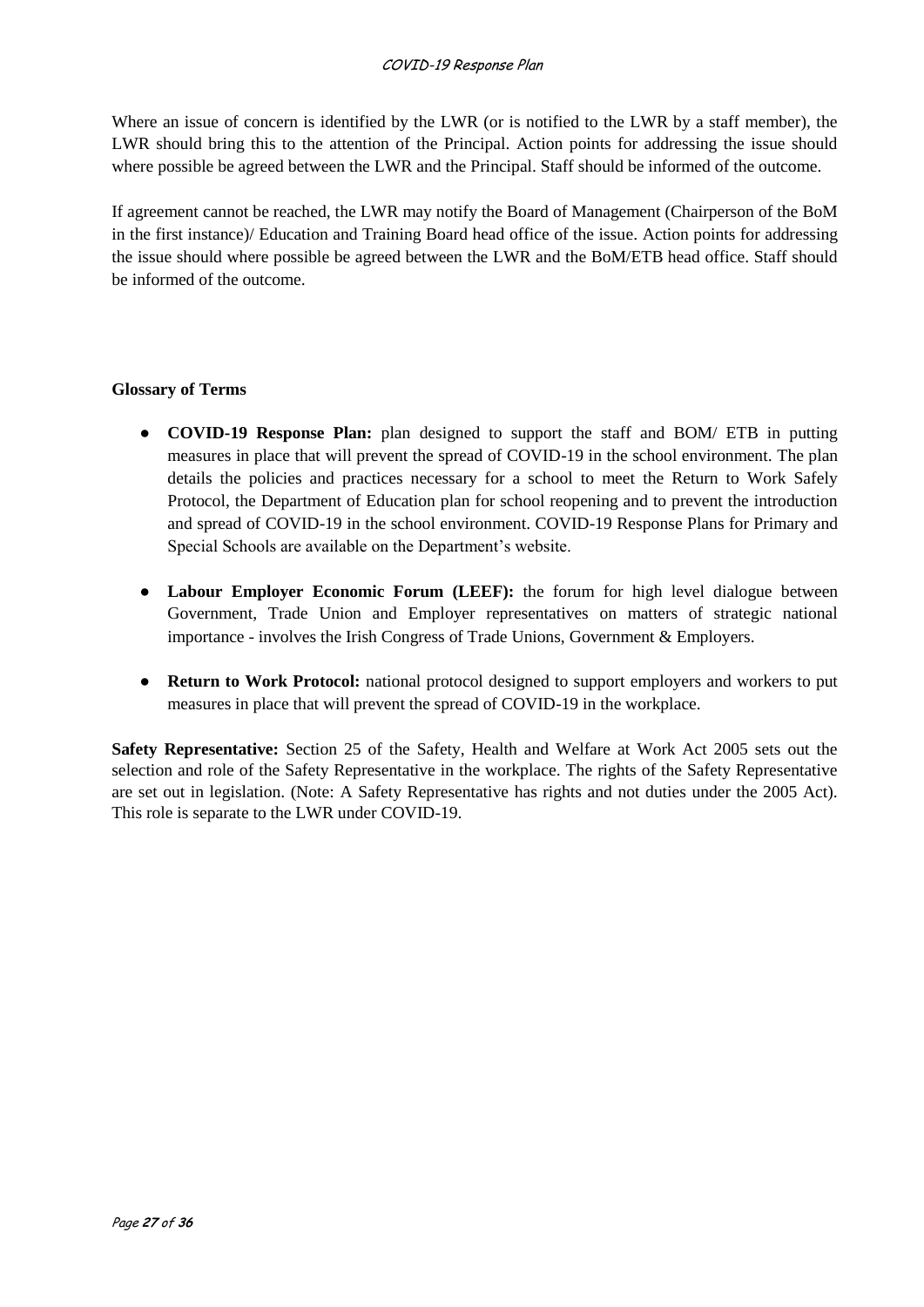*COVID-19 Response Plan*

# **Appendix 4**

**The Risk Assessment is attached seperately**

**Appendix 5**

**Contact Tracing Log attached separately**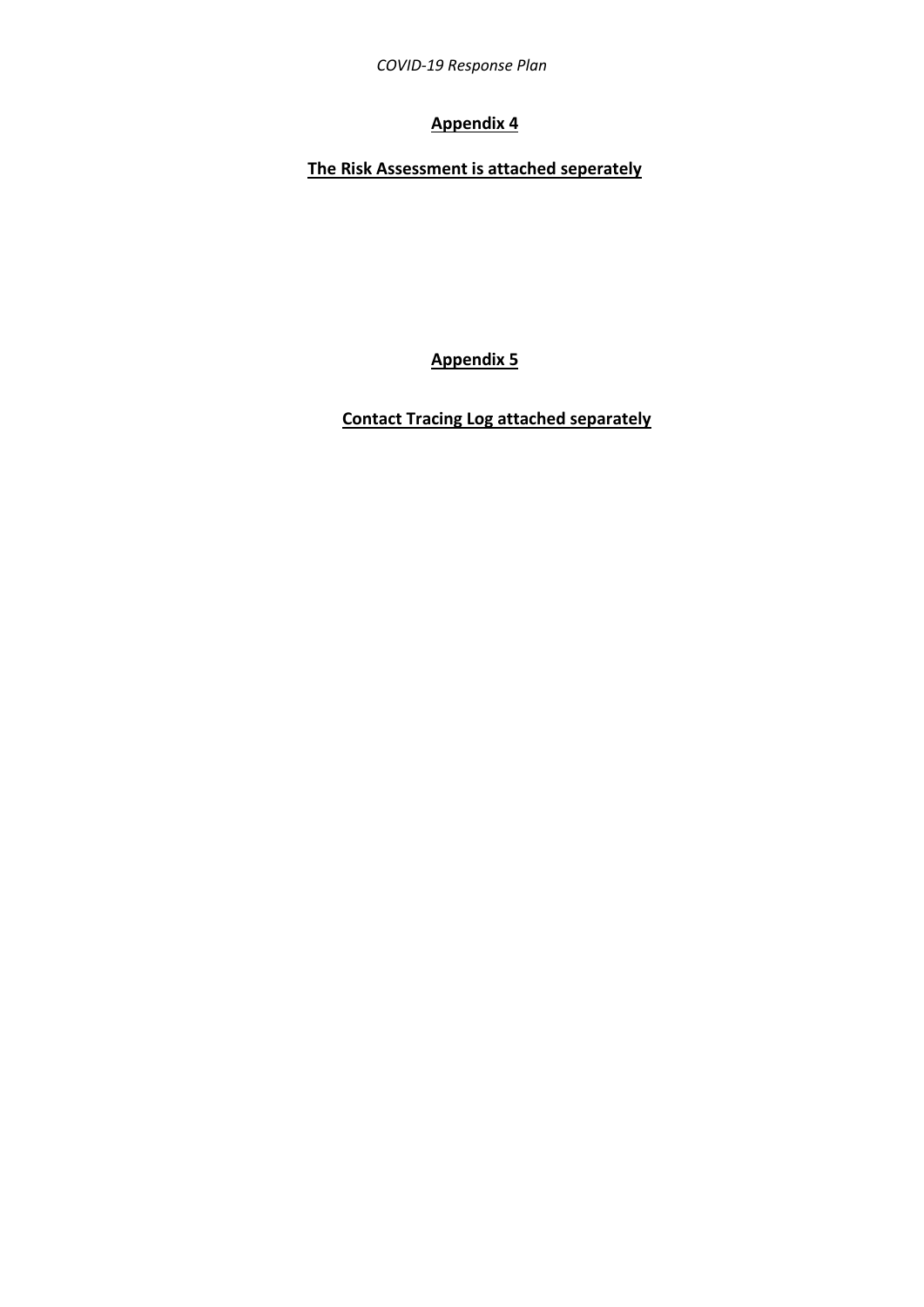# **Appendix 6**

# **Checklist for School Management**

# **Composite Checklist for Schools**

This checklist supports planning and preparation, control measures and induction needed to support a safe return to school for pupils, staff, parents and others.

For completion by the agreed person with overall responsibility of managing the implementation of the COVID-19 Response plan in line with the supports as agreed with Department of Education.

# **Planning and Systems**

- **1.** Is there a system in place to keep up to date with the latest advice from Government and Department of Education, to ensure that advice is made available in a timely manner to staff and pupils and to adjust your plans and procedures in line with that advice?
- **2.** Have you prepared a school COVID-19 response plan and made it available to staff and pupils? *Department guidance and templates provided*
- **3.** Have you a system in place to provide staff and pupils with information and guidance on the measures that have been put in place to help prevent the spread of the virus and what is expected of them?
- **4.** Have you displayed the COVID-19 posters in suitable locations highlighting the signs and symptoms of COVID-19?
- **5.** Have you told staff of the purpose of the COVID-19 contact log?
- **6.** Have you a COVID-19 contact log in place to support HSE tracing efforts if required? *(Contact log template attached).*
- **7.** Have you informed staff on the measures and provided a system for them to raise issues or concerns and to have them responded to?
- **8.** Have you reviewed and updated risk assessments in line with DES advice to take account of any controls to help prevent the spread of COVID-19? *(Risk template attached)*
- **9.** Have you updated emergency plans, if necessary to take account of the COVID-19 response plan?

# **Staff**

- **10.** Have you made available to each staff member a COVID-19 return-to-work form to be completed and returned 3 days before they return to the workplace? *(Template attached)*
- **11.** Are you aware of staff members who are at very high risk under the HSE guidance on people most at risk [\(HSE guidance on people most at-risk\)](https://www2.hse.ie/conditions/coronavirus/people-at-higher-risk.html) and advised them of the DES agreed arrangements for management of those staff?
- **12.** Have you advised staff and pupils they must stay at home if sick or if they have any [symptoms of COVID-](https://www2.hse.ie/conditions/coronavirus/symptoms.html)[19?](https://www2.hse.ie/conditions/coronavirus/symptoms.html)
- **13.** Have you told staff and pupils what to do and what to expect if they start to develop symptoms of COVID-19 in school, including where the isolation area is?
- **14.** Have you advised staff of the availability of the supports of the occupational health and wellbeing programme through Spectrum Life?
- **15.** Has a lead worker representative been identified (in line with the process agreed with the DES and education partners) and detailed at Section 4.3 of this plan to help advise staff and to monitor compliance with COVID-19 control measures in the school and taken measures to ensure all staff know who the representative is?

# **Training and Induction**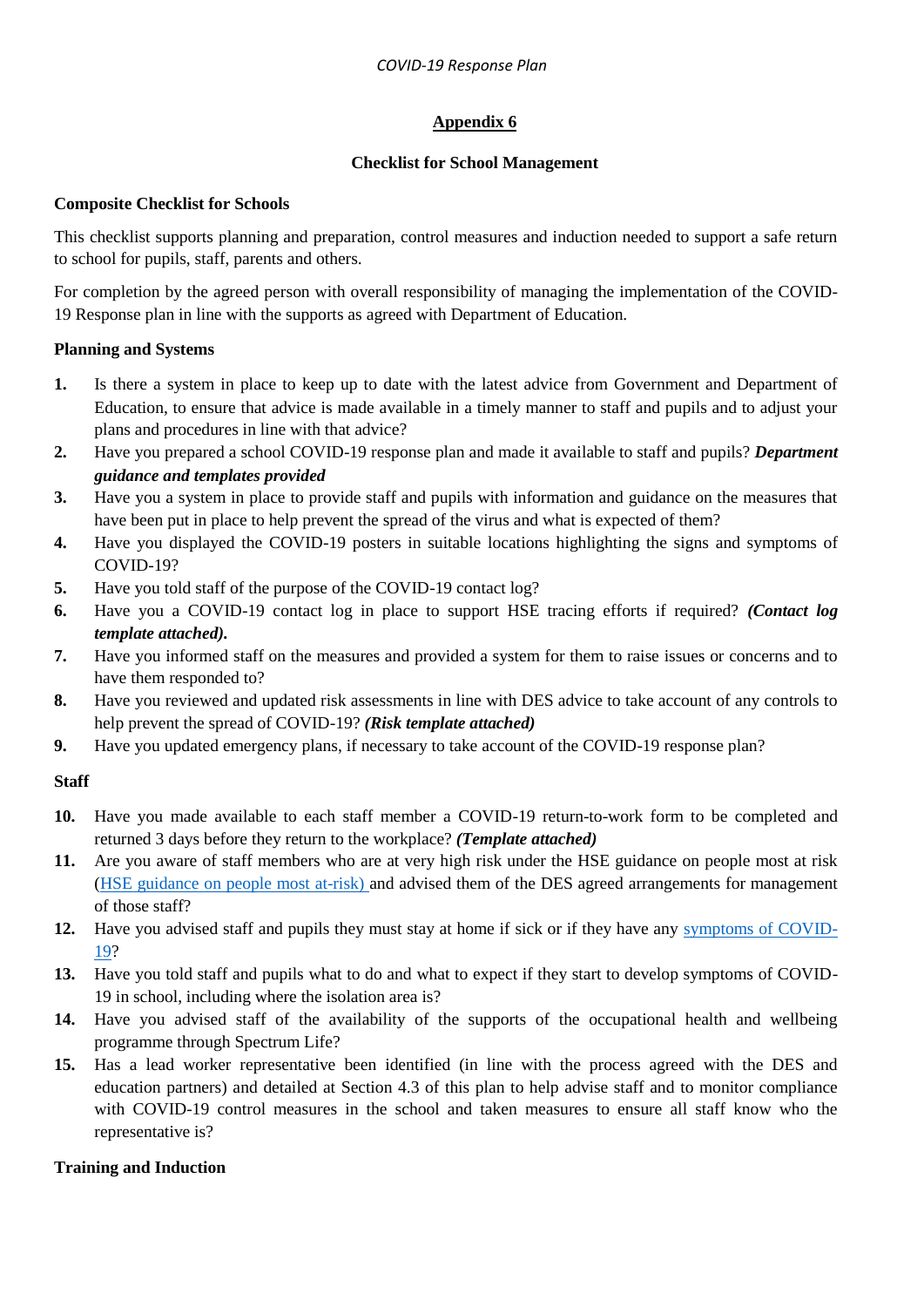- **16.** Have you advised staff to view the Department of Education's training materials which are available online?
- **17.** Have you taken the necessary steps to update your school induction / familiarisation training to include any additional information relating to COVID-19 for your school?
- **18.** Have first aiders, if available, been given updated training on infection prevention and control re: hand hygiene and use of PPE as appropriate? *(It is intended that training will be provided as part of the Department's online training programme).*

# **Buildings / Equipment**

- **19.** If you have mechanical ventilation does it need cleaning or maintenance before the school reopens?
- **20.** Does your water system need flushing at outlets following low usage to prevent Legionnaire's Disease?
- **21.** Have you visually checked, or had someone check, all equipment in the school for signs of deterioration or damage before being used again?
- **22.** Have you arranged for the school, including all equipment, desks, benches, doors and frequent touched surfaces points, to be cleaned before reopening?

# **Control Measures in place**

# **Hand / respiratory hygiene**

- **23.** Have you accessed supplies of hand sanitisers and any necessary PPE equipment in line with the interim HPSC health guidance relating to the reopening of schools, from the national framework provided by the Department? (RFI published and framework available from early August).
- **24.** Are there hand washing/hand sanitising stations in place to accommodate staff, pupils and visitors adhering to hand hygiene measures in accordance with Department guidance?
- **25.** Have arrangements been made for staff and pupils to have regular access to hand-washing/hand sanitising facilities as appropriate?
- **26.** Are hand sanitisers easily available and accessible for all staff, pupils and visitors e.g. in each classroom and at entry and exit points to school buildings?
- **27.** Have you made arrangements to ensure hand hygiene facilities are regularly checked and well-stocked?
- **28.** Does the alcohol-based hand sanitiser have at least 60% ethanol or 70% isopropanol as the active ingredient?
- **29.** Have you informed staff about the importance of hand washing?
- **30.** Have you arranged for staff to view <u>how to wash their hands</u> (with soap and water for at least 20 seconds) and dry them correctly through the use of the HSE video resource?
- **31.** Have you shown staff and pupils how to use hand sanitiser correctly and where hand-sanitising stations are located?
- **32.** Have you [displayed posters](https://www.gov.ie/en/collection/ee0781-covid-19-posters-for-public-use/) on how to wash hands correctly in appropriate locations?
- **33.** Have you told staff and pupils when they need to wash their hands or use hand sanitiser? This includes:
	- $\Box$  before and after eating and preparing food
	- $\Box$  after coughing or sneezing
	- $\Box$  after using the toilet
	- $\Box$  where hands are dirty
	- $\Box$  before and after wearing gloves
	- $\Box$  before and after being on public transport
	- $\Box$  before leaving home
	- $\Box$  when arriving/leaving the school /other sites
	- $\Box$  after touching potentially contaminated surfaces
	- $\Box$  if in contact with someone displaying any COVID-19 symptoms
- **34.** Has you told staff and pupils of the importance of good respiratory measures to limit the spread of the virus?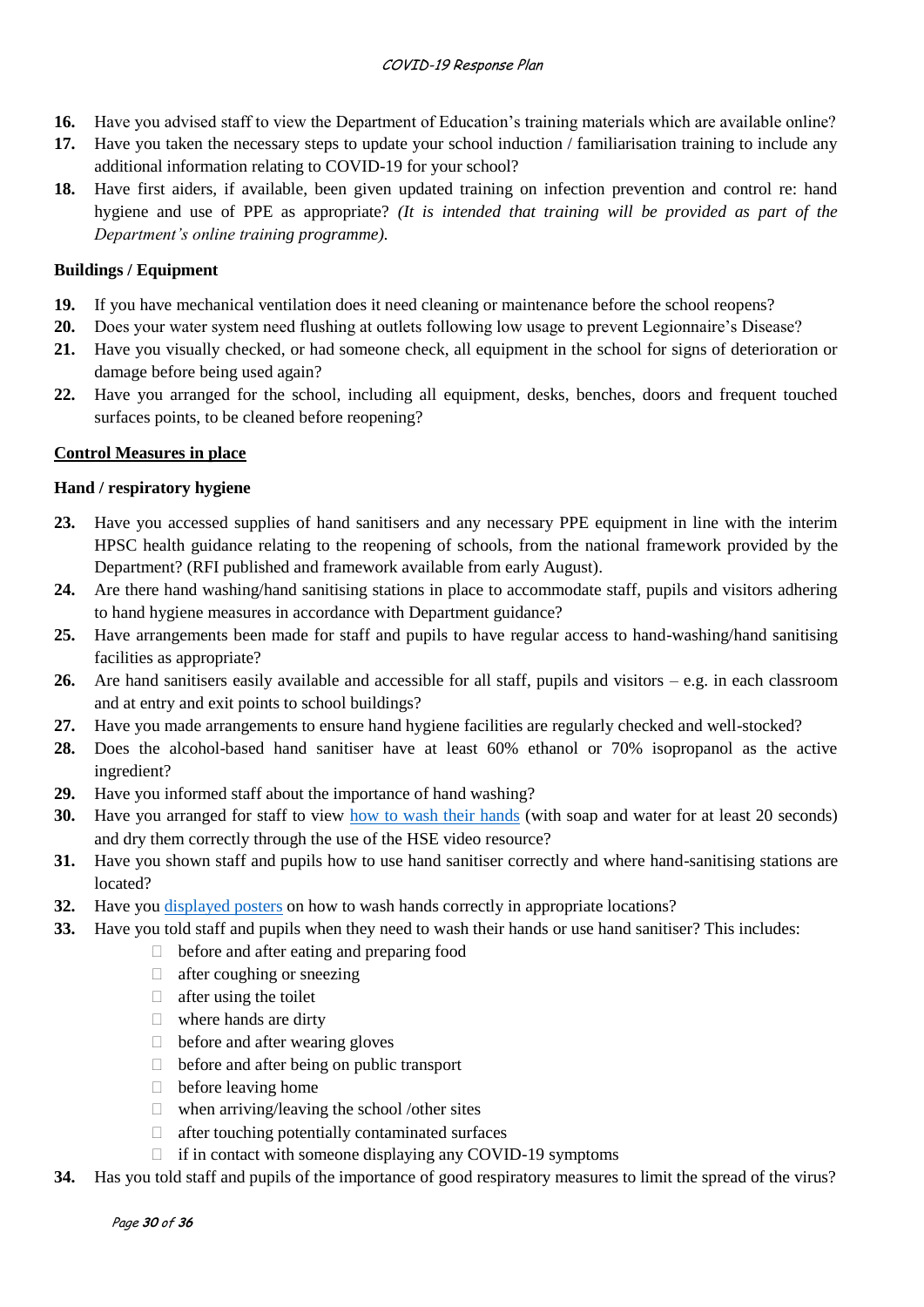- $\Box$  avoid touching the face, eyes, nose and mouth
- $\Box$  cover coughs and sneezes with an elbow or a tissue
- $\Box$  dispose of tissues in a covered bin

#### **Physical Distancing:**

- **35.** Have you identified all available school space to be used to maximise physical distancing?
- **36.** Have you reviewed the templates provided by the Department of Education which show options for revised layout of school rooms to meet physical distancing requirements?
- **37.** Have you arranged to revise the layout of the rooms and furniture as per the Department guidelines if necessary?
- **38.** Have you arranged in each room that the teacher's desk should be at least 1m and where possible 2m away from pupil desks?
- **39.** Have you arranged in each room that pupils would be at least 1m away from each other?
- **40.** Have you allocated work stations consistently to the same staff and children rather than having spaces that are shared?
- **41.** Have you structured pupils and their teachers into Class Bubbles (i.e. a class grouping which stays apart from other classes as much as possible) and discrete groups or "Pods" within those class bubbles to the extent that this is practical?
- **42.** If you have divided a class into Pods, have you arranged at least 1m distance between individual Pods within the class bubble and between individuals in the pod, whenever possible?
- **43.** Have you taken steps to limit contact and sharing of common facilities between people in different Class Bubbles (and Pods within those class bubbles) as much as possible?
- **44.** Have you arranged Pod sizes to be as small as it is likely to be reasonably practical in the specific classroom context?
- **45.** Have you arranged to the greatest extent possible for pupils and teaching staff to be consistently in the same Class Bubbles acknowledging that this will not be possible at all times?
- **46.** Have you arranged where possible that different class bubbles to have separate breaks and meal times or separate areas at break or meal times?
- **47.** Have you made arrangements to limit interaction on arrival and departure from school and in other shared areas?
- **48.** Have you encouraged walking or cycling to school as much as possible?
- **49.** Have you made arrangements, in so far as practicable, to open additional access points to school to reduce congestion?
- **50.** Can you provide a one system for entering and exiting the school, where practical?
- **51.** Have you arranged for staff meetings to be held remotely or in small groups or in large spaces to facilitate physical distancing?
- **52.** Have you a system to regularly remind staff and pupils to maintain physical distancing
- **53.** Have you advised staff not to shake hands and to avoid any physical contact?

#### **Visitors to Schools**

- **54.** Have you identified the activities that involve interacting with essential visitors to the school, made arrangements to minimise the number of such visitors and put in place measures to prevent physical contact, as far as possible?
- **55.** Are there arrangements in place to inform essential visitors to the school of the measures to help prevent the spread of infection?

Have you a system in place for all visitors who do need to come to the school to make appointment, arrange to contact a central point and to record their visit using the contact tracing log?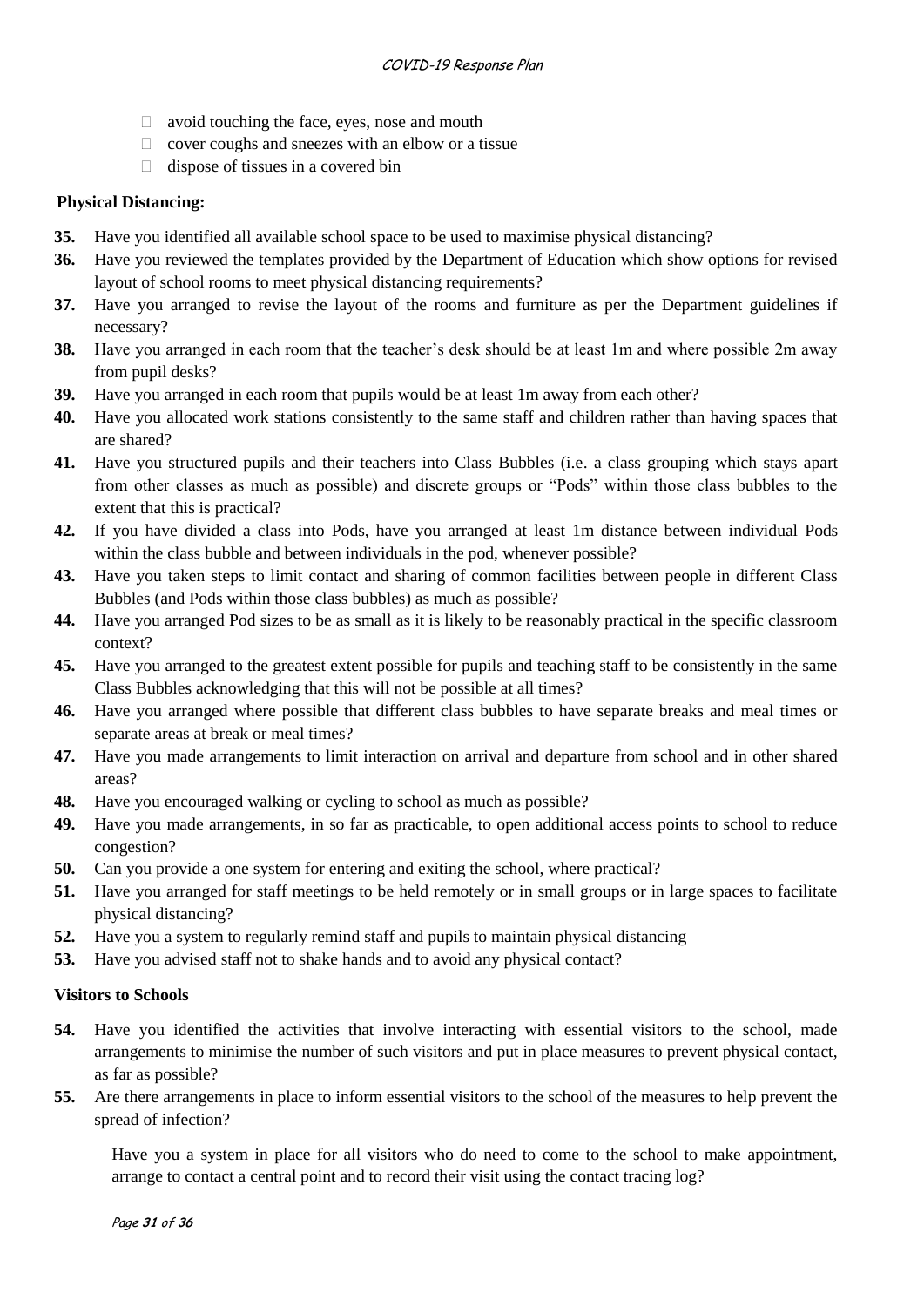#### **Appendix 7**

#### **Checklist for dealing with a suspected case of COVID-19**

Staff members will be required to manage a suspected case in line with the protocol and training.

A nominated member of the school management team will be responsible for ensuring that all aspects of the protocol to deal with suspected cases have been adhered to.

#### **Isolation Area**

- **1.** Have you identified a place that can be used as an isolation area, preferably with a door that can close?
- **2.** The isolation area does not have to be a separate room but if it is not a room it should be 2m away from others in the room.
- **3.** Is the isolation area accessible, including to staff and pupils with disabilities?
- **4.** Is the route to the isolation area accessible?
- **5.** Have you a contingency plan for dealing with more than one suspected case of COVID-19?
- **6.** Are the following available in the isolation area(s)?
	- **⮚** Tissues
	- **⮚** Hand sanitiser
	- **⮚** Disinfectant/wipes
	- **⮚** Gloves/Masks
	- **⮚** Waste Bags
	- **⮚** Bins

#### **Isolating a Person**

- **7.** Are procedures in place to accompany the infected person to the isolation area, along the isolation route with physical distancing from them?
- **8.** Are staff familiar with this procedure?
- **9.** Have others been advised to maintain a distance of at least 2m from the affected person at all times? *(it is intended that this will be dealt with as part of the Department's online training)*
- **10.** Is there a disposable mask to wear for the affected person while in the common area and when exiting the building?

#### **Arranging for the affected person to leave the school**

- **11.** Staff have you established by asking them if the staff members feel well enough to travel home?
- **12.** Pupil have you immediately contacted their parents/guardians and arranged for them to collect their pupil? Under no circumstances can a pupil use public or school transport to travel home if they are a suspected case of COVID-19.
- **13.** The affected person should be advised to avoid touching other people, surfaces and objects.
- **14.** The affected person been advised to cover their mouth and nose with disposable tissue(s) when they cough or sneeze, and to put the tissue in the bin.
- **15.** Has transport home or to an assessment centre been arranged if the affected person has been directed to go there by their GP?
- **16.** Has the affected person been advised not to go to their GP's surgery or any pharmacy or hospital?
- **17.** Has the affected person been advised they must not use public transport?
- **18.** Has the affected person been advised to continue wearing the face mask until the reach home?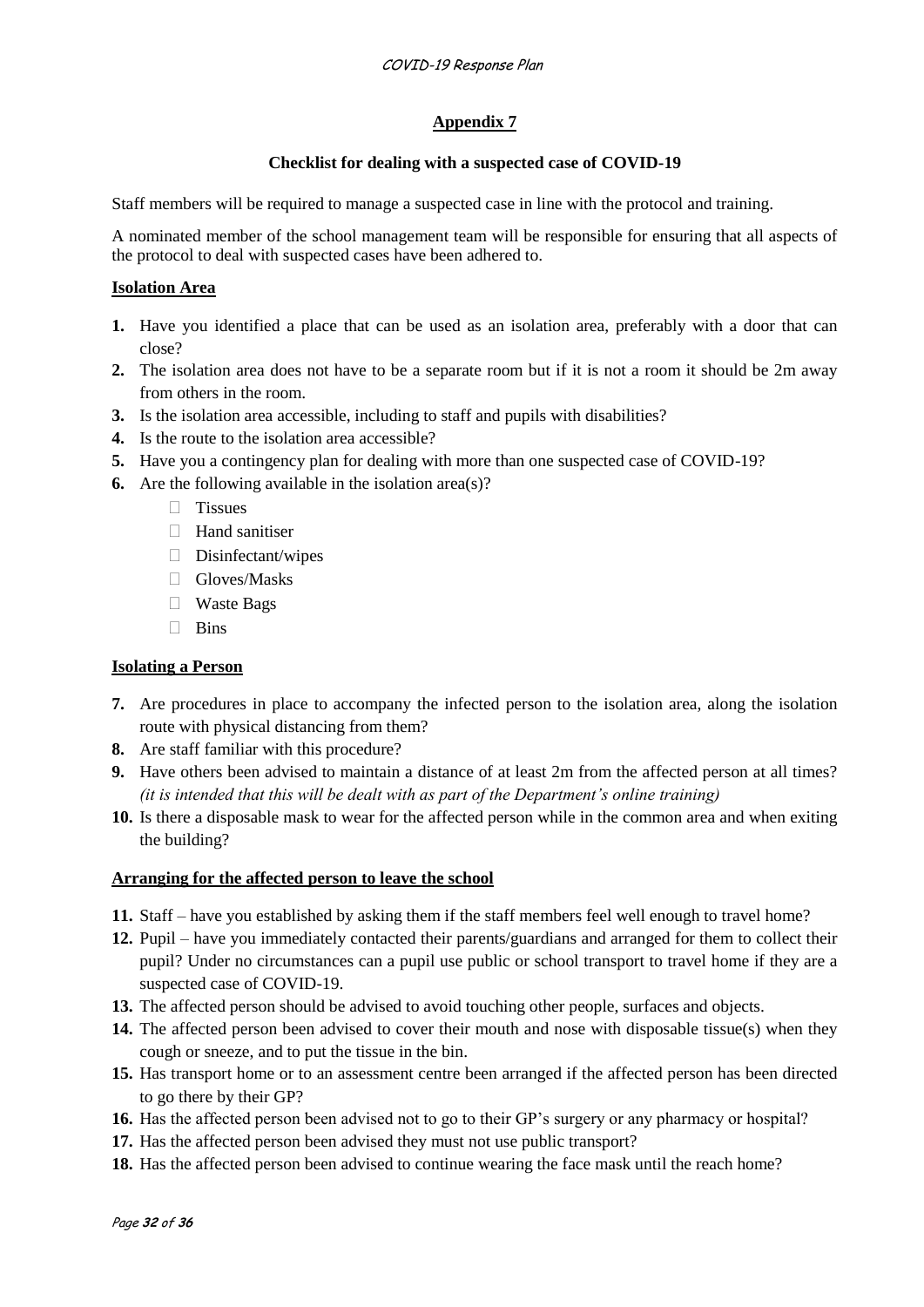# **Follow up**

- **19.** Have you carried out an assessment of the incident to identify any follow-up actions needed?
- **20.** Are you available to provide advice and assistance if contacted by the HSE?

# **Cleaning**

- **21.** Have you taken the isolation area out-of-use until cleaned and disinfected?
- **22.** Have you made arrangements to clean and disinfect any classroom space where the staff or pupils were located?
- **23.** Have you arranged for cleaning and disinfection of the isolation area and any other areas involved, as soon as practical after the affected person has left the building?
- **24.** Have the cleaners been trained in dealing with contaminated areas and supplied with the appropriate PPE? (*It is intended to provide online training for cleaning staff. Appropriate PPE will be available to schools through the national procurement process which schools can access before reopening).*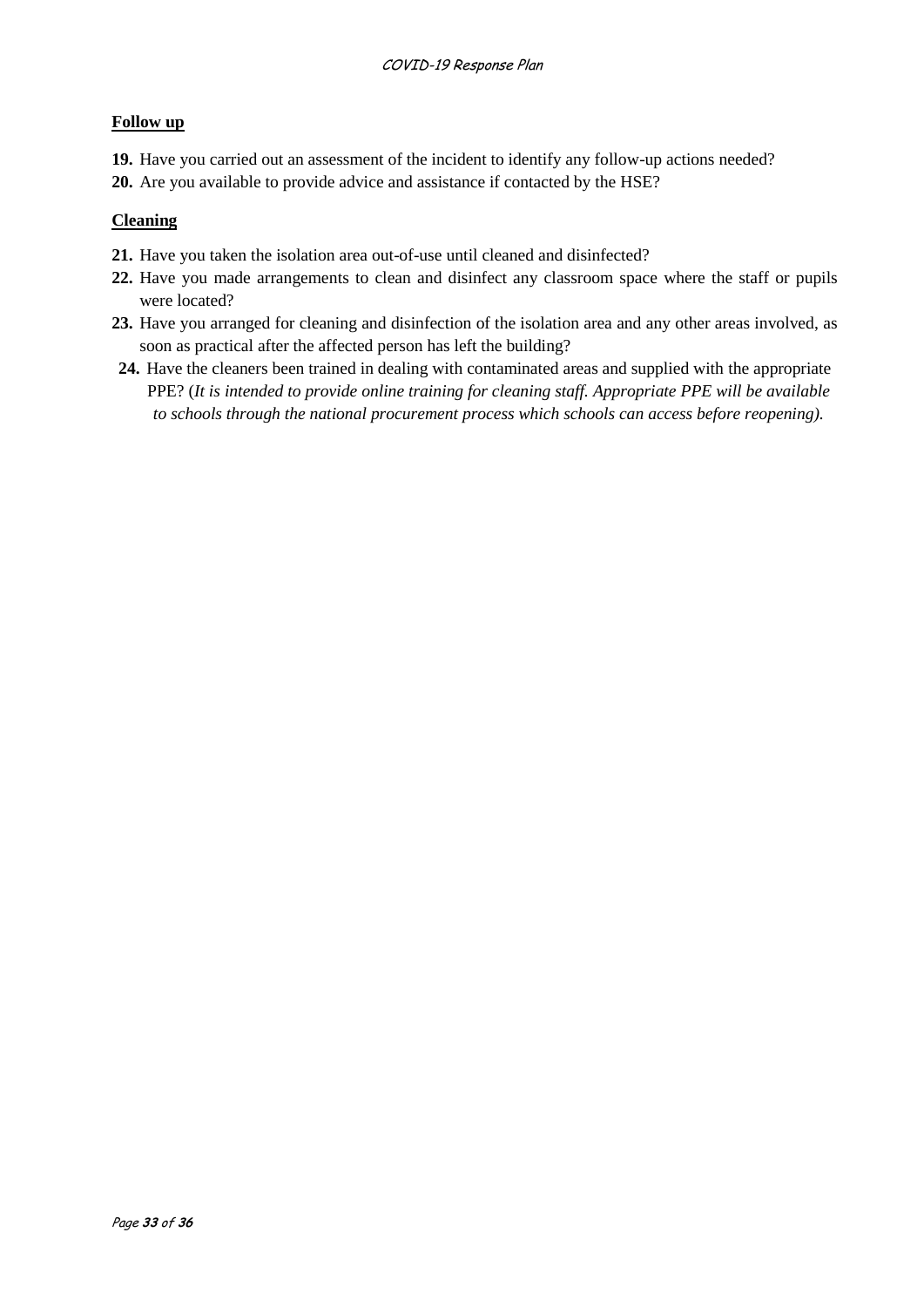# **Appendix 8**

#### **Checklist Lead Worker Representative**

- **1.** Have you agreed with your school to act as a Lead worker representative for your school? (*Process for agreeing on lead worker representative/s in schools to be agreed centrally and implemented locally).*
- **2.** Have you been provided with information and training in relation to the role of lead worker representative? (*Training for this role is currently being explored with the HSA).*
- **3.** Are you keeping up to date with the latest COVID-19 advice from Government?
- **4.** Are you aware of the [signs and symptoms of COVID-19?](https://www2.hse.ie/conditions/coronavirus/symptoms.html)
- **5.** Do you know [how the virus is spread?](https://www2.hse.ie/conditions/coronavirus/how-coronavirus-is-spread.html)
- **6.** Do you know how to help prevent the spread of COVID-19?
- **7.** Have you watched and do you understand the online Induction Training provided by the Department of Education before returning to school?
- **8.** Are you helping in keeping your fellow workers up to date with the latest COVID-19 advice from Government?
- **9.** Have you completed the COVID-19 return-to-work form and given it to your school? *(Department template Return-to-Work form available)*
- **10.** Are you aware of the control measures your school has put in place to minimise the risk of you and others being exposed to COVID-19? (*Checklist for School Management available)*
- **11.** Did your school consult with you when putting control measures in place? *Control measures will be agreed centrally between the Department and education partners. Consultation at school level should take place on any specific local arrangements necessary to implement the protocol*
- **12.** Have you a means of regular communication with the person with overall responsibility for the school COVID-19 plan?
- **13.** Are you co-operating with your school to make sure these control measures are maintained?
- **14.** Have you familiarised yourself with the cleaning requirements needed to help prevent cross contamination? (*Checklist for Cleaning and Disinfection available*)
- **15.** Have you been asked to walk around and check that the control measures are in place and are being maintained?
- **16.** Are you reporting immediately to the person with overall responsibility for the school COVID-19 plan any problems, areas of non-compliance or defects that you see?
- **17.** Are you keeping a record of any problems, areas of non-compliance or defects and what action was taken to remedy the issue?
- **18.** Are you familiar with what to do in the event of someone developing the symptoms of COVID-19 while at school?
- **19.** Are you co-operating with your school in identifying an isolation area and a safe route to that area? (*Checklist for dealing with suspected case of COVID-19 available)*
- **20.** Are you helping in the management of someone developing symptoms of COVID-19 while at school?
- **21.** Once the affected person has left the school, are you helping in assessing what follow-up action is needed?
- **22.** Are you helping in maintaining the contact log?
- **23.** Have you been made aware of any changes to the emergency plans or first aid procedures for your school?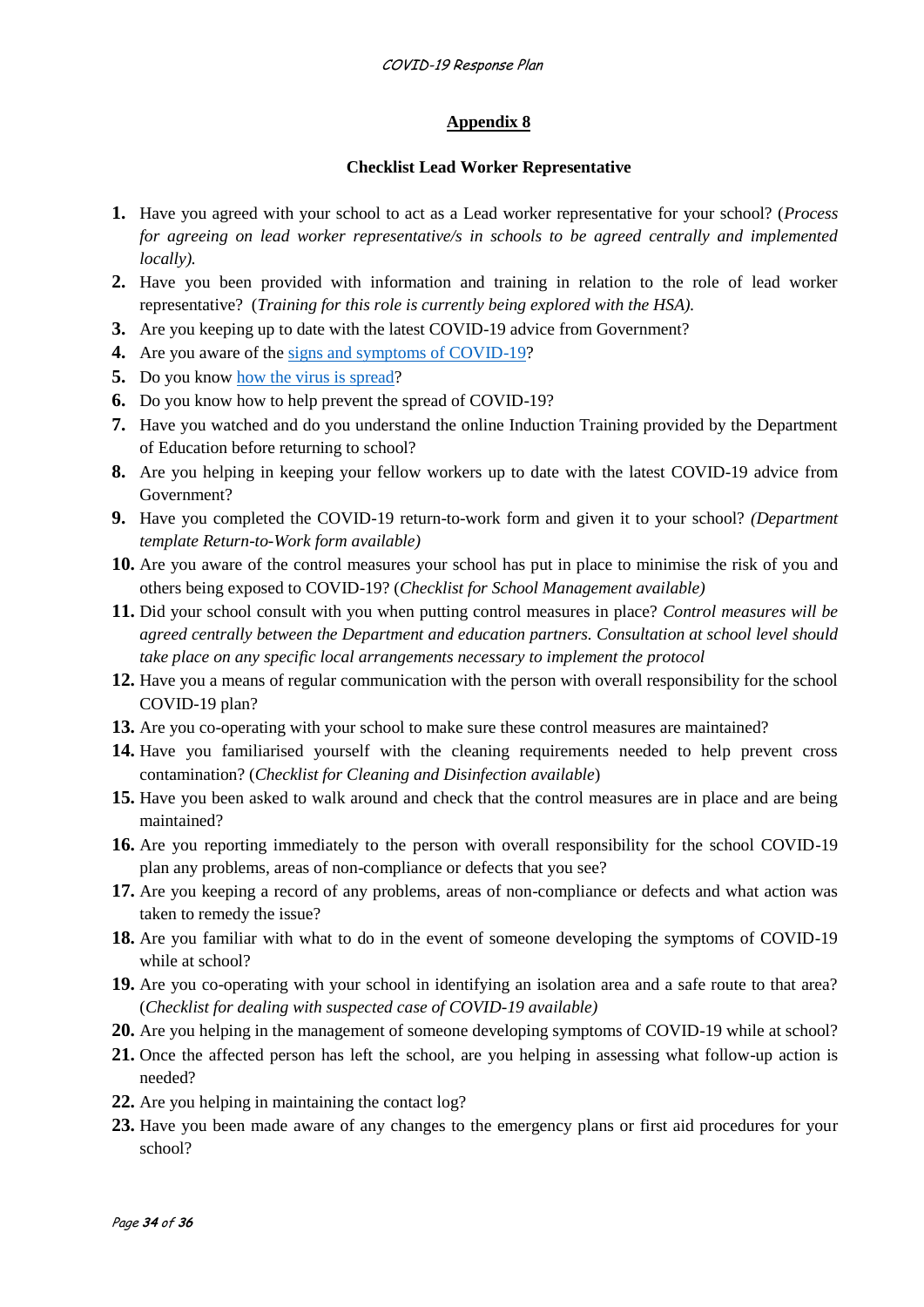#### COVID-19 Response Plan

- **24.** Are you making yourself available to fellow staff to listen to any COVID-19 control concerns or suggestions they may have?
- **25.** Are you raising those control concerns or suggestions with your school and feeding back the response to the worker who raised the issue?

**26.** Are you aware of the availability of the Spectrum Life Wellbeing Together Programme?